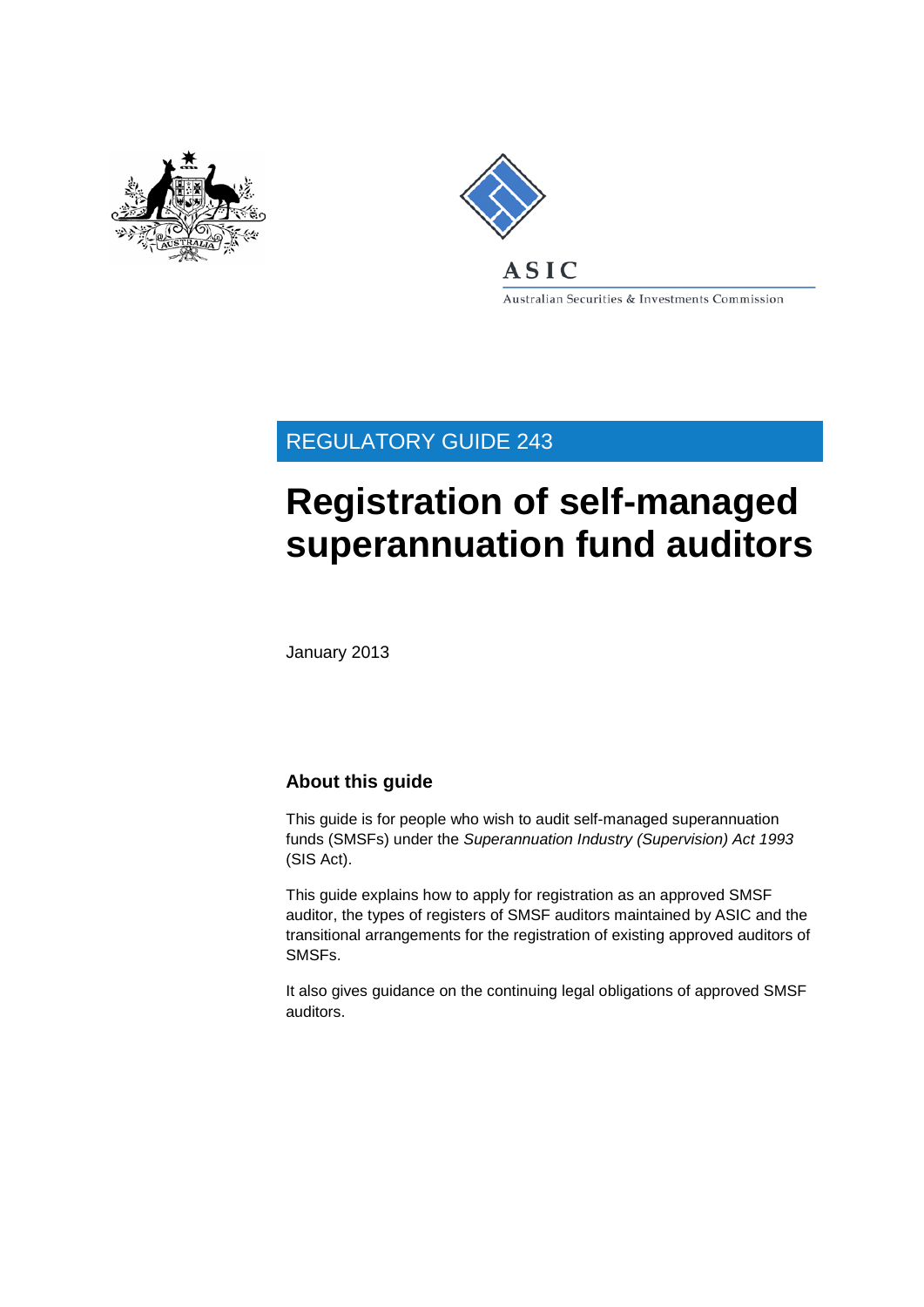#### **About ASIC regulatory documents**

In administering legislation ASIC issues the following types of regulatory documents.

**Consultation papers**: seek feedback from stakeholders on matters ASIC is considering, such as proposed relief or proposed regulatory guidance.

**Regulatory guides**: give guidance to regulated entities by:

- explaining when and how ASIC will exercise specific powers under legislation (primarily the Corporations Act)
- explaining how ASIC interprets the law
- describing the principles underlying ASIC's approach
- giving practical guidance (e.g. describing the steps of a process such as applying for a licence or giving practical examples of how regulated entities may decide to meet their obligations).

**Information sheets**: provide concise guidance on a specific process or compliance issue or an overview of detailed guidance.

**Reports**: describe ASIC compliance or relief activity or the results of a research project.

#### **Document history**

This guide was issued in January 2013 and is based on legislation and regulations as at the date of issue.

Previous version:

Superseded Regulatory Guide 243, issued 10 December 2012

#### **Disclaimer**

This guide does not constitute legal advice. We encourage you to seek your own professional advice to find out how the SIS Act and other applicable laws apply to you, as it is your responsibility to determine your obligations.

Examples in this guide are purely for illustration; they are not exhaustive and are not intended to impose or imply particular rules or requirements.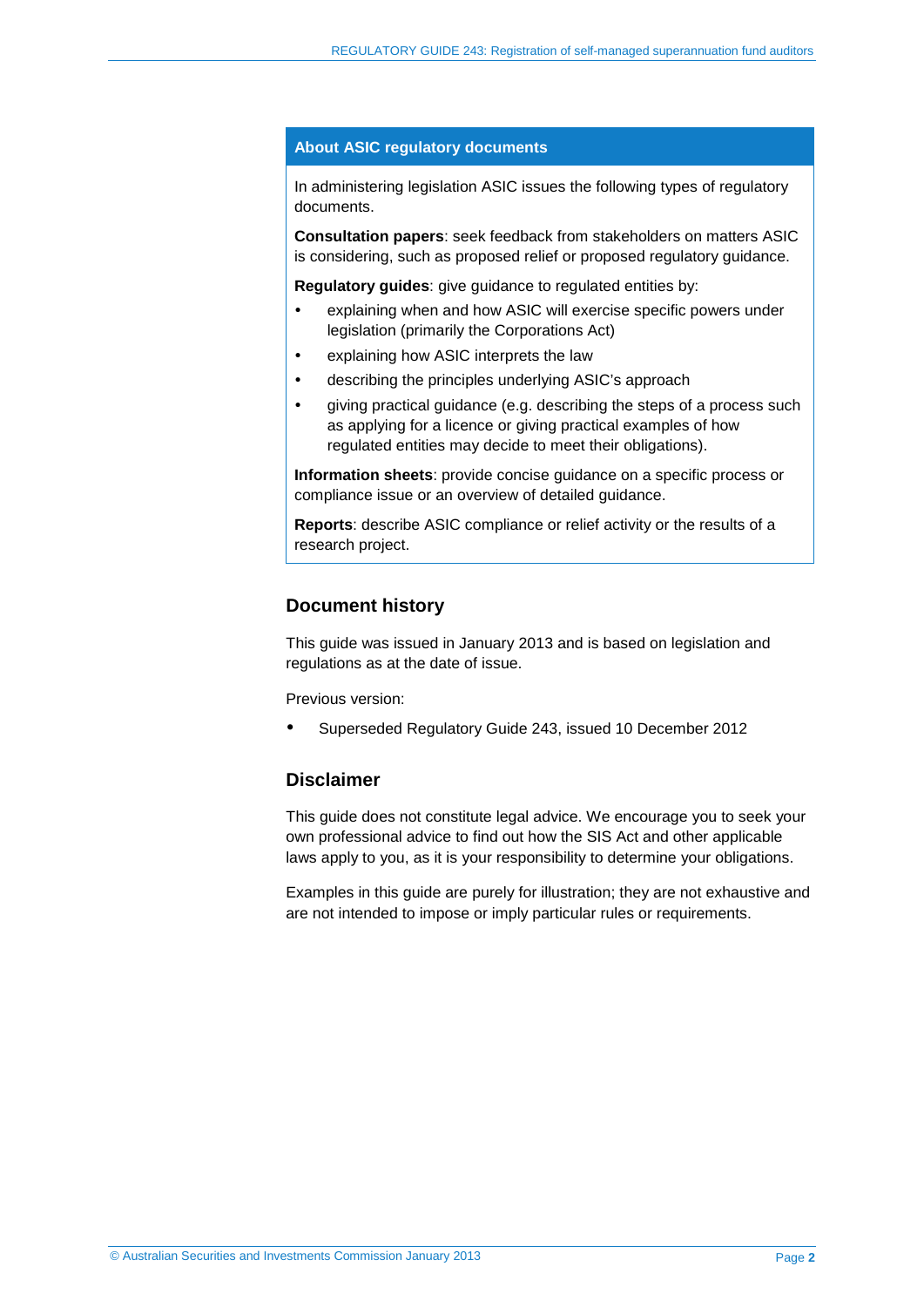## **Contents**

| A | <b>Overview</b>                                                                                                                     |  |
|---|-------------------------------------------------------------------------------------------------------------------------------------|--|
|   | The requirement to register as an 'approved SMSF auditor'4<br>Transitional arrangements for existing 'approved auditors of SMSFs' 5 |  |
| В |                                                                                                                                     |  |
|   |                                                                                                                                     |  |
|   |                                                                                                                                     |  |
|   |                                                                                                                                     |  |
|   |                                                                                                                                     |  |
|   |                                                                                                                                     |  |
|   |                                                                                                                                     |  |
|   | Adequate and appropriate professional indemnity insurance 12                                                                        |  |
|   |                                                                                                                                     |  |
|   |                                                                                                                                     |  |
|   |                                                                                                                                     |  |
| C |                                                                                                                                     |  |
|   |                                                                                                                                     |  |
|   |                                                                                                                                     |  |
|   |                                                                                                                                     |  |
|   |                                                                                                                                     |  |
|   |                                                                                                                                     |  |
| D |                                                                                                                                     |  |
|   |                                                                                                                                     |  |
|   |                                                                                                                                     |  |
| Е |                                                                                                                                     |  |
|   | Types of decisions that can be reviewed under the SIS Act 25                                                                        |  |
|   |                                                                                                                                     |  |
|   |                                                                                                                                     |  |
|   |                                                                                                                                     |  |
|   |                                                                                                                                     |  |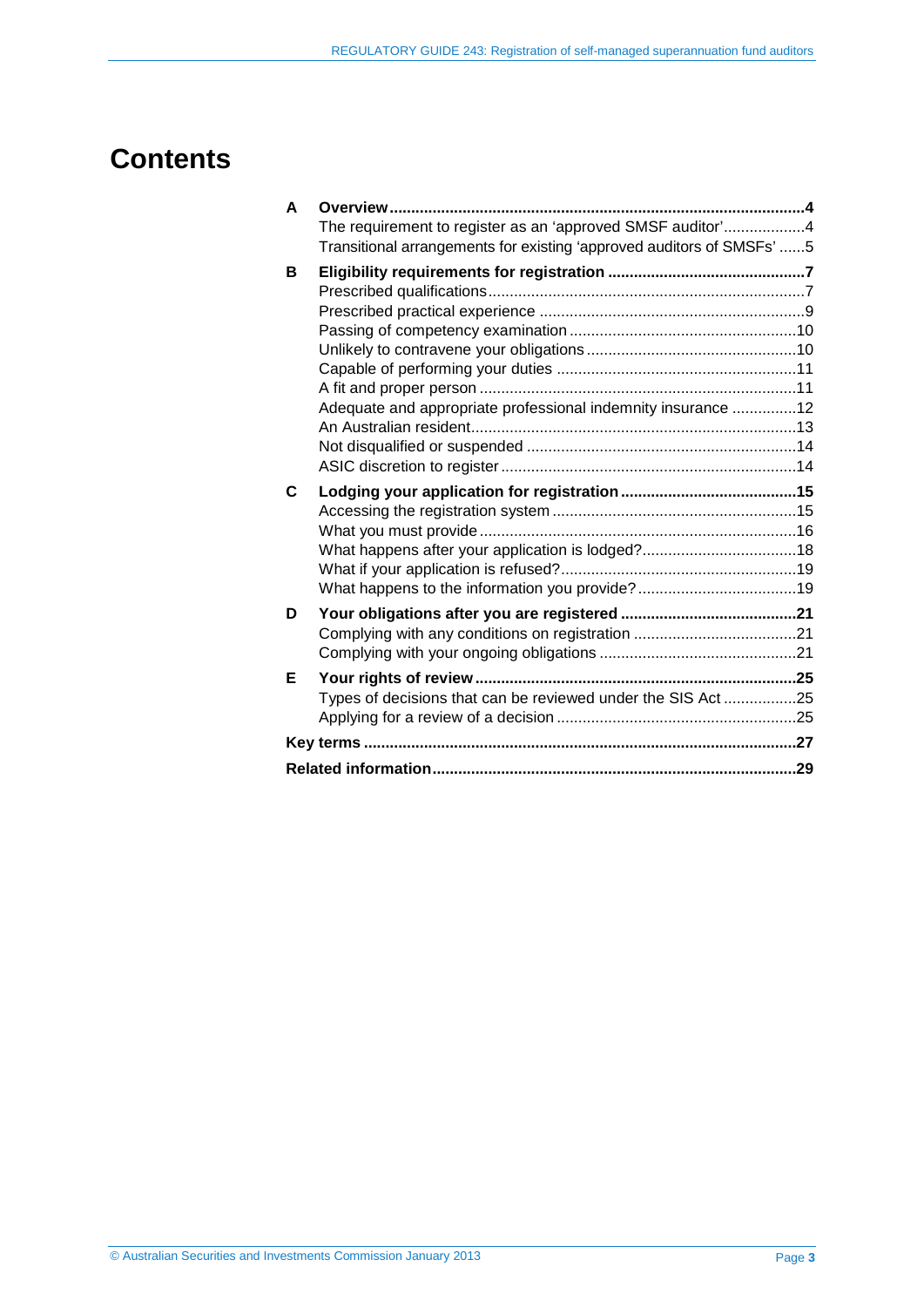### <span id="page-3-0"></span>**A Overview**

#### **Key points**

To audit an SMSF on or after 1 July 2013, you must be registered by ASIC as an 'approved SMSF auditor': see RG [243.1–](#page-3-2)RG [243.5.](#page-4-1) You can apply to register as an approved SMSF auditor from 31 January 2013.

Transitional arrangements will apply between 31 January and 30 June 2013 for existing 'approved auditors of SMSFs': see RG [243.7–](#page-4-2)RG [243.13.](#page-5-0)

#### <span id="page-3-2"></span><span id="page-3-1"></span>**The requirement to register as an 'approved SMSF auditor'**

RG 243.1 A registration scheme for self-managed superannuation fund (SMSF) auditors will commence on 31 January 2013 under:

- (a) the *Superannuation Industry (Supervision) Act 1993* (SIS Act), as amended by the *Superannuation Laws Amendment (Capital Gains Tax Relief and Other Efficiency Measures) Act 2012* (Superannuation Laws Amendment Act); and
- (b) the Superannuation Industry (Supervision) Regulations 1994 (SIS Regulations), as amended by the Superannuation Industry (Supervision) Amendment Regulations 2012 (Superannuation Amendment Regulations).

Note: References to legislation and regulations in this guide are to the SIS Act and the SIS Regulations, unless otherwise specified.

RG 243.2 Under the new regime, ASIC has responsibility for registering 'approved SMSF auditors', setting competency standards and imposing any necessary administrative outcomes. The Australian Taxation Office (ATO) will continue to monitor the conduct of SMSF auditors and, in some cases, may refer an auditor to ASIC to consider taking further action.

Note: 'Approved SMSF auditor' has the meaning given in s10(1) after 31 January 2013.

RG 243.3 To audit an SMSF on or after 1 July 2013, you must be registered as an approved SMSF auditor under the SIS Act. You can apply to register as an approved SMSF auditor from 31 January 2013.

> Note: You should submit your application to ASIC by 30 April 2013 to ensure your application can be processed by 1 July 2013.

- RG 243.4 To be registered as an approved SMSF auditor:
	- (a) we must be satisfied that you meet the eligibility requirements in the SIS Act and the SIS Regulations for registration—subject to the transitional provisions outlined in RG [243.7–](#page-4-2)RG [243.13](#page-5-0) (see Section [B\)](#page-6-0);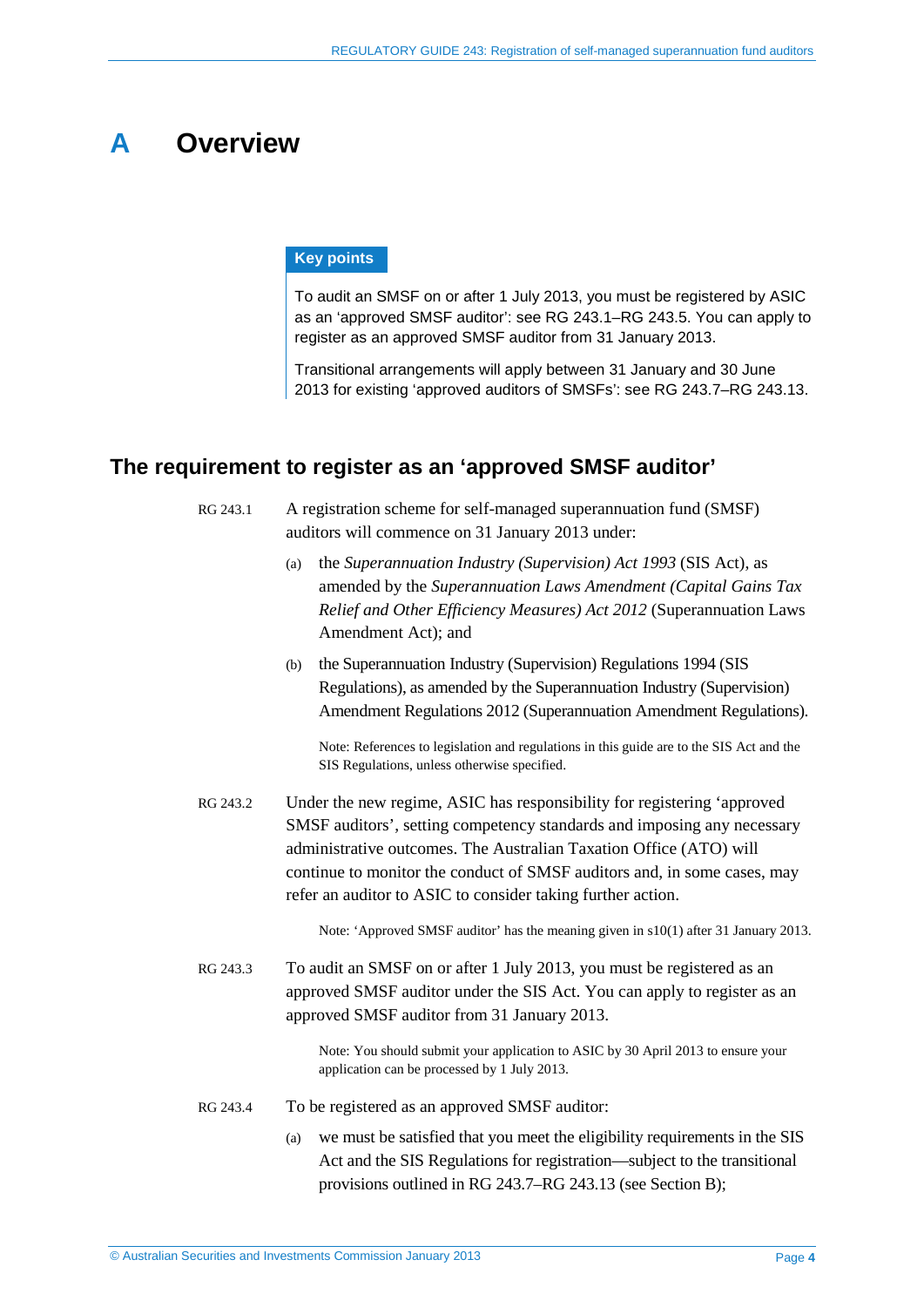- (b) you must lodge an online application for registration and pay the prescribed registration fee (see Section [C\)](#page-14-0); and
- (c) you must comply with any conditions imposed on your registration and with your ongoing obligations under the SIS Act, including undertaking continuing professional development (CPD), complying with required competency and auditing standards, holding professional indemnity (PI) insurance, lodging an annual statement with ASIC and notifying ASIC of certain matters (see Section [D\)](#page-20-0).
- <span id="page-4-1"></span>RG 243.5 We will assess your application based on the information you submit. You may be asked to provide us with further information to demonstrate that you satisfy these eligibility requirements.
- RG 243.6 If we refuse your application for registration, we will give you the reasons for that decision. You may, if dissatisfied with our decision, request that we review the decision: see Section [E.](#page-24-0)

#### <span id="page-4-2"></span><span id="page-4-0"></span>**Transitional arrangements for existing 'approved auditors of SMSFs'**

- RG 243.7 Transitional arrangements will apply for existing 'approved auditors of SMSFs' between 31 January and 30 June 2013 (the transitional period). Approved auditors of SMSFs who lodge their applications after 30 June 2013 will not be eligible for any transitional arrangements. Note: 'Approved auditors of SMSFs' has the meaning given in s10(1) of the SIS Act before 31 January 2013. RG 243.8 If you are an approved auditor of SMSFs immediately before 31 January 2013, you may continue to audit SMSFs during the transitional period. Under the transitional provisions in the SIS Act, you will be taken to be an 'approved SMSF auditor' from 31 January 2013 until your registration takes effect or until 30 June 2013 (whichever occurs first). RG 243.9 From 1 July 2013 SMSF audits can only be conducted by auditors who are registered as approved SMSF auditors with ASIC. **Exemptions from certain conditions of registration** RG 243.10 If you are an existing approved auditor of an SMSF who has lodged an application for registration during the transitional period, the following
	- (a) If you have signed off on at least one SMSF audit within the 12-month period before applying for registration, you will be exempt from the practical experience requirement in s128B(1)(a)(ii).

<span id="page-4-3"></span>exemptions from certain conditions for registration may apply to you: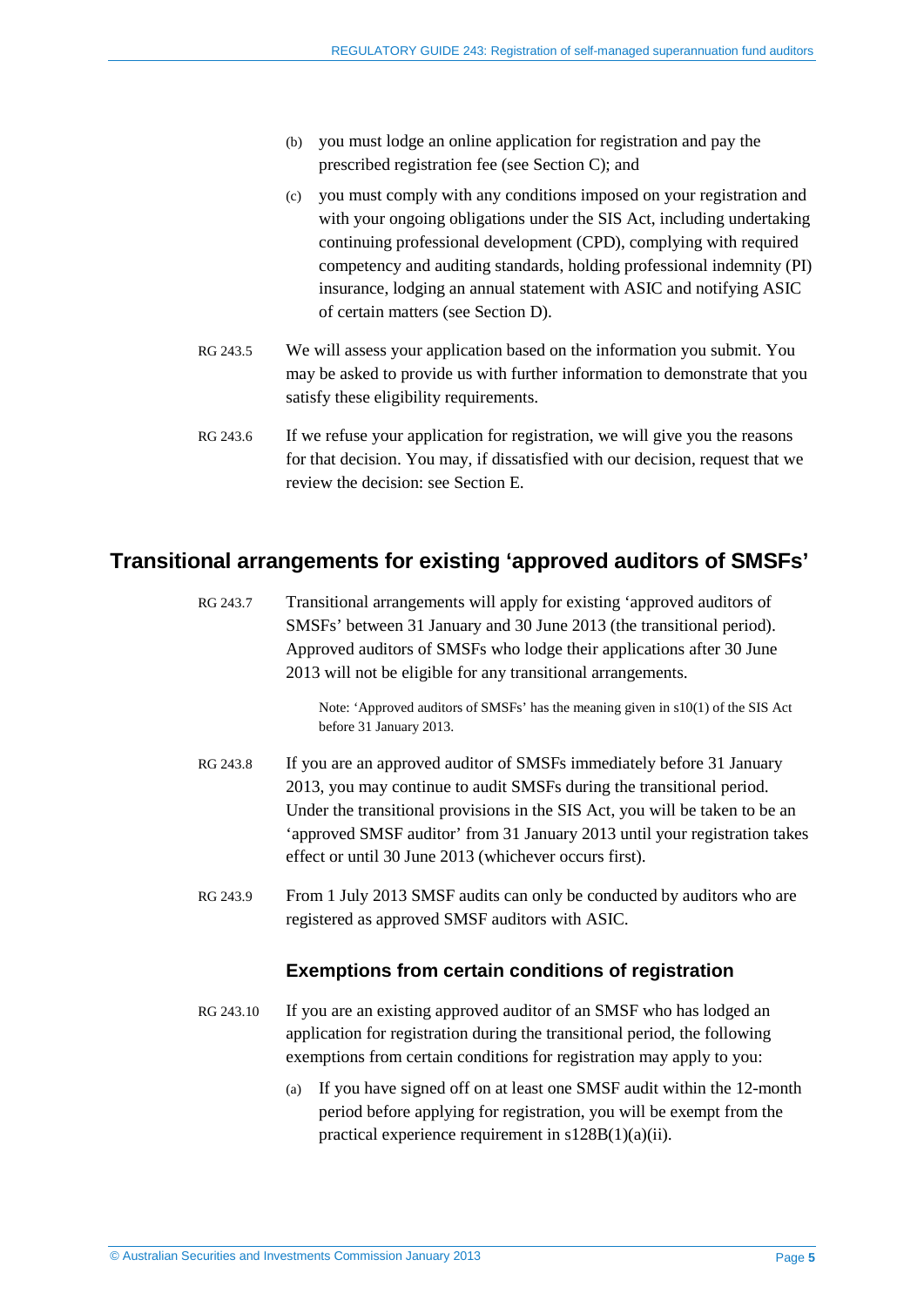- (b) If you have signed off on 20 or more SMSF audits in the 12-month period before applying for registration, you will be exempt from both the practical experience requirement in  $s128B(1)(a)(ii)$  and the requirement to pass a competency examination in  $s128B(1)(a)(iii)$ . If you apply for registration during the transitional period and have signed off on less than 20 SMSF audits in the 12-month period before applying, we may register you with a condition on the registration requiring you to pass the competency examination before 1 July 2014. Failure to pass the competency examination by 1 July 2014 would result in the cancellation of your registration. You can only make two attempts in this time to pass the competency examination.
- (c) If you are a registered company auditor, you will be exempt from the practical experience requirement in  $s128B(1)(a)(ii)$  and the requirement to sit a competency examination in  $s128B(1)(a)(iii)$ .
- <span id="page-5-1"></span>RG 243.11 Those applicants who are able to take advantage of the exemptions under the transitional arrangements from the experience and/or competency examination requirements must still satisfy ASIC that they:
	- (a) are unlikely to contravene the obligations of an approved SMSF auditor (see RG [243.24–](#page-9-2)RG [243.25\)](#page-9-3); and
	- (b) have the capability of performing the duties of an SMSF auditor (see RG [243.26–](#page-10-2)RG [243.27\)](#page-10-3); and
	- (c) are a fit and proper person to be an approved SMSF auditor (see RG [243.28–](#page-10-4)RG [243.30\)](#page-10-5).
- RG 243.12 In coming to a decision on the above matters, we will take into account relevant matters and information available to us. This would include an applicant's conduct and compliance with the requirements of the SIS Act and *Corporations Act 2001* (Corporations Act) while acting in other roles such as a registered company auditor or company director.
- <span id="page-5-0"></span>RG 243.13 The transitional arrangements are only available for applications for registration as an approved SMSF auditor lodged by 30 June 2013. If you have lodged an application for registration but it has not been assessed by 30 June 2013, you will not be able to audit SMSFs until you have been notified by ASIC that you are a registered approved SMSF auditor.

Note: Under s128L(5), your application to be registered as an approved SMSF auditor will not be considered lodged if the application fee is not received by us: see RG [243.53](#page-16-0) and RG [243.61.](#page-17-1) The replacement to an application that is deemed withdrawn (see RG [243.51\)](#page-16-1) or that was refused (see RG [243.67–](#page-18-2)RG [243.70\)](#page-18-3) is a fresh application and would need to be lodged by 30 June 2013 to satisfy the transitional provisions.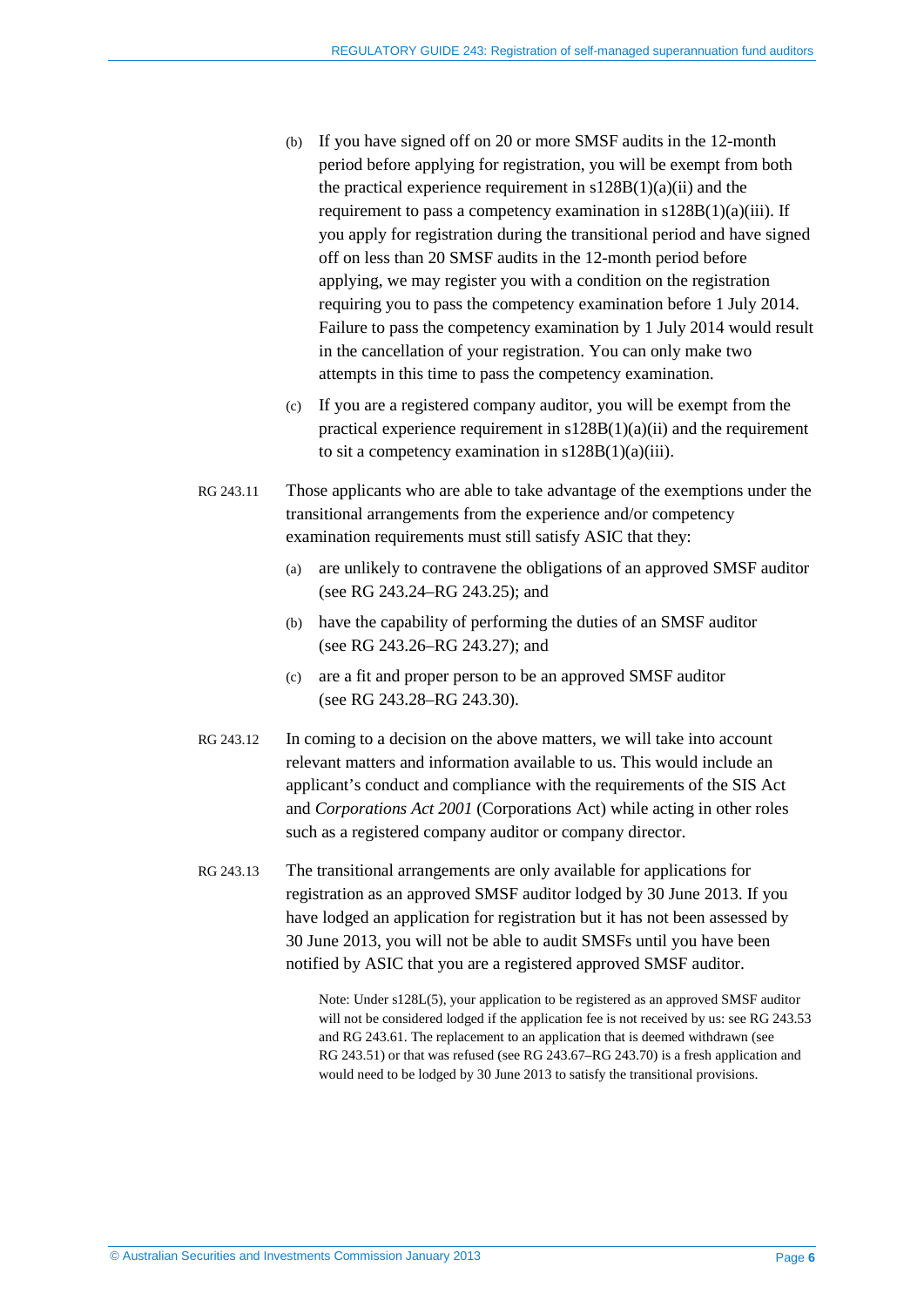### <span id="page-6-0"></span>**B Eligibility requirements for registration**

#### **Key points**

To be registered as an approved SMSF auditor, you must satisfy us that you meet the following eligibility requirements prescribed under the SIS Act and the SIS Regulations, subject to any applicable transitional arrangements:

- you have the prescribed qualifications (see RG [243.14–](#page-6-2)RG [243.16\)](#page-6-3);
- you have the prescribed practical experience (see RG [243.17–](#page-8-1) RG [243.20\)](#page-8-2);
- you have passed a competency examination in accordance with s128C (see RG [243.21–](#page-9-4)RG [243.23\)](#page-9-5);
- you are unlikely to contravene the obligations of an approved SMSF auditor (see RG [243.24–](#page-9-2)RG [243.25\)](#page-9-3);
- you are capable of performing the duties of an approved SMSF auditor (see RG [243.26–](#page-10-2)RG [243.27\)](#page-10-3);
- you are a fit and proper person to be registered as an approved SMSF auditor (see RG [243.28–](#page-10-4)RG [243.30\)](#page-10-5);
- you have adequate and appropriate professional indemnity (PI) insurance (see RG [243.31–](#page-11-1)RG [243.35\)](#page-12-1);
- you are an Australian resident (see RG [243.36\)](#page-12-2); and
- you do not have certain disqualifications or suspensions in force (see RG [243.37\)](#page-13-2).

We have the discretion to register you even if you do not meet certain eligibility requirements prescribed under the SIS Act: see RG [243.38.](#page-13-3)

#### <span id="page-6-2"></span><span id="page-6-1"></span>**Prescribed qualifications**

| RG 243.14 | You will be asked to provide information to demonstrate you have the |
|-----------|----------------------------------------------------------------------|
|           | qualifications to be registered as an approved SMSF auditor.         |

- RG 243.15 To satisfy us that you meet the requirement under  $s128B(1)(a)(i)$ , you must show that you have:
	- (a) the academic qualifications prescribed under regs 9A.01(1)–9A.01(4); or
	- (b) qualifications that are equivalent to the prescribed academic qualifications, as prescribed under reg 9A.01(1)(5).
- <span id="page-6-3"></span>RG 243.16 See [Table 1](#page-7-0) for the prescribed qualifications. You must send all your supporting material, set out i[n Table 1,](#page-7-0) by email to **SMSFauditor.registration@asic.gov.au**. The subject line of the email should include the transaction number, the name of the applicant and type of transaction.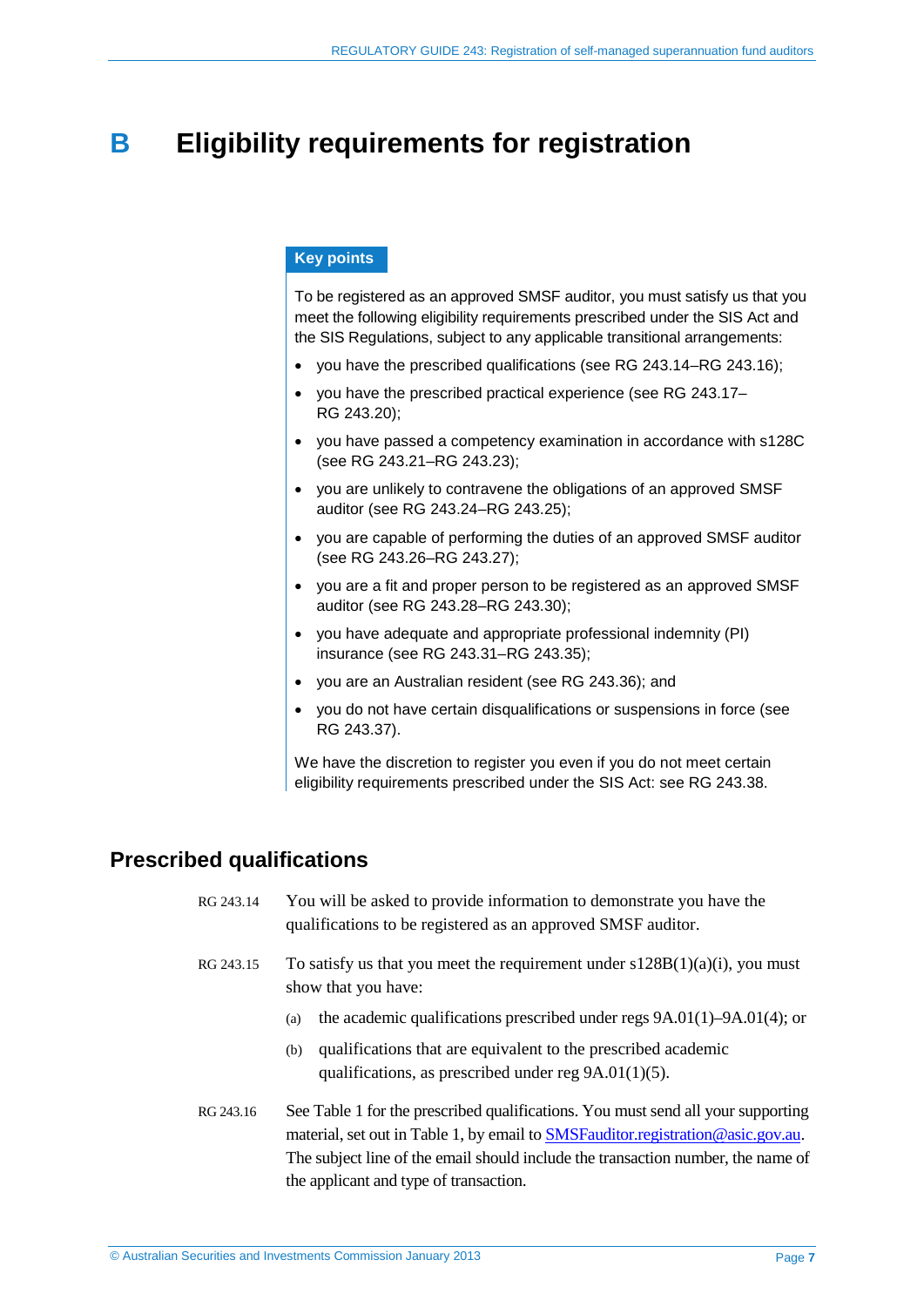|                                                                                                  | What qualifications you need                                                                                                                                                                                                                                                                                                                                                                                                                                                                                                                                                                                                                                                                                                                                                                       | What you need to provide                                                                                                                                                                                                                                                                                                                                                                                                                                                                                                                                                                                                                                                                                                                                                                                                                                                                                                  |
|--------------------------------------------------------------------------------------------------|----------------------------------------------------------------------------------------------------------------------------------------------------------------------------------------------------------------------------------------------------------------------------------------------------------------------------------------------------------------------------------------------------------------------------------------------------------------------------------------------------------------------------------------------------------------------------------------------------------------------------------------------------------------------------------------------------------------------------------------------------------------------------------------------------|---------------------------------------------------------------------------------------------------------------------------------------------------------------------------------------------------------------------------------------------------------------------------------------------------------------------------------------------------------------------------------------------------------------------------------------------------------------------------------------------------------------------------------------------------------------------------------------------------------------------------------------------------------------------------------------------------------------------------------------------------------------------------------------------------------------------------------------------------------------------------------------------------------------------------|
| Prescribed<br>academic<br>qualifications:<br>s128B(1)(a)(i)<br>and<br>regs 9A.01(1)-<br>9A.01(4) | You need a degree, diploma or certificate from a<br>university prescribed in Part 1 of the table in reg<br>9.2.02 of the Corporations Regulations 2001<br>(Corporations Regulations) or from an institution<br>prescribed in Part 2 of the table in reg 9.2.02 of<br>the Corporations Regulations that represents a<br>course of study in accounting of not less than<br>3 years and either:<br>• includes a course of study in auditing; or<br>• if the degree, diploma or certificate does not<br>include a course of study in auditing, you must<br>have satisfactorily completed:<br>- a course in auditing prescribed by<br>reg 9A.02; or<br>- the self-managed superannuation fund<br>specialist auditor program conducted by the<br>SMSF Professionals' Association of<br>Australia (SPAA). | You will need to provide the following<br>documents in support of your application:<br>• a copy of your degree, diploma or certificate<br>from the prescribed university or institution;<br>• a copy of your statement of academic record<br>from the prescribed university or institution;<br>• a copy of a certificate or statement of<br>academic record indicating that you have<br>satisfactorily completed a course in auditing<br>prescribed by reg 9A.02; or<br>• a copy of a certificate or statement of<br>academic record indicating that you have<br>satisfactorily completed the SMSF specialist<br>auditor program conducted by the SPAA.                                                                                                                                                                                                                                                                   |
| Equivalent<br>qualifications:<br>s128B(1)(a)(i)<br>and<br>reg 9A.01(5)                           | If you do not hold any of the prescribed<br>academic qualifications, we will assess whether<br>your qualification or combination of qualifications<br>(obtained in Australia or overseas) is equivalent<br>to the prescribed qualifications.                                                                                                                                                                                                                                                                                                                                                                                                                                                                                                                                                       | You will need to provide the following documents<br>in support of your application:<br>• a statement setting out your qualifications, and<br>the reasons why we should treat your<br>qualifications as equivalent to the prescribed<br>academic qualifications;<br>• a copy of your degree, diploma or certificate<br>from a university or institution;<br>• a copy of your statement of academic record<br>from each university or institution from which<br>you have obtained your qualification; or<br>Note: If you are relying on an overseas<br>accounting or related qualification, you may                                                                                                                                                                                                                                                                                                                         |
|                                                                                                  |                                                                                                                                                                                                                                                                                                                                                                                                                                                                                                                                                                                                                                                                                                                                                                                                    | have to provide an assessment letter from an<br>authorised assessing authority of the National<br>Office of Overseas Skills Recognition (NOOSR).<br>This letter should confirm the comparability of<br>your qualifications to an Australian<br>undergraduate degree in accounting or a related<br>degree from a prescribed university or<br>institution: see www.aei.dest.gov.au.<br>• a copy of your certificate or statement of<br>academic record indicating that you have<br>completed satisfactorily a course that you rely<br>on as being equivalent to a course in auditing<br>prescribed by reg 9A.02.<br>Note: If you are relying on an overseas auditing<br>course, you may have to provide an assessment<br>letter from one of the Australian accounting<br>bodies that conducts such courses in Australia,<br>confirming the comparability of this course and<br>the course conducted by the Australian body. |

#### <span id="page-7-0"></span>**Table 1: Summary of the prescribed qualifications requirement**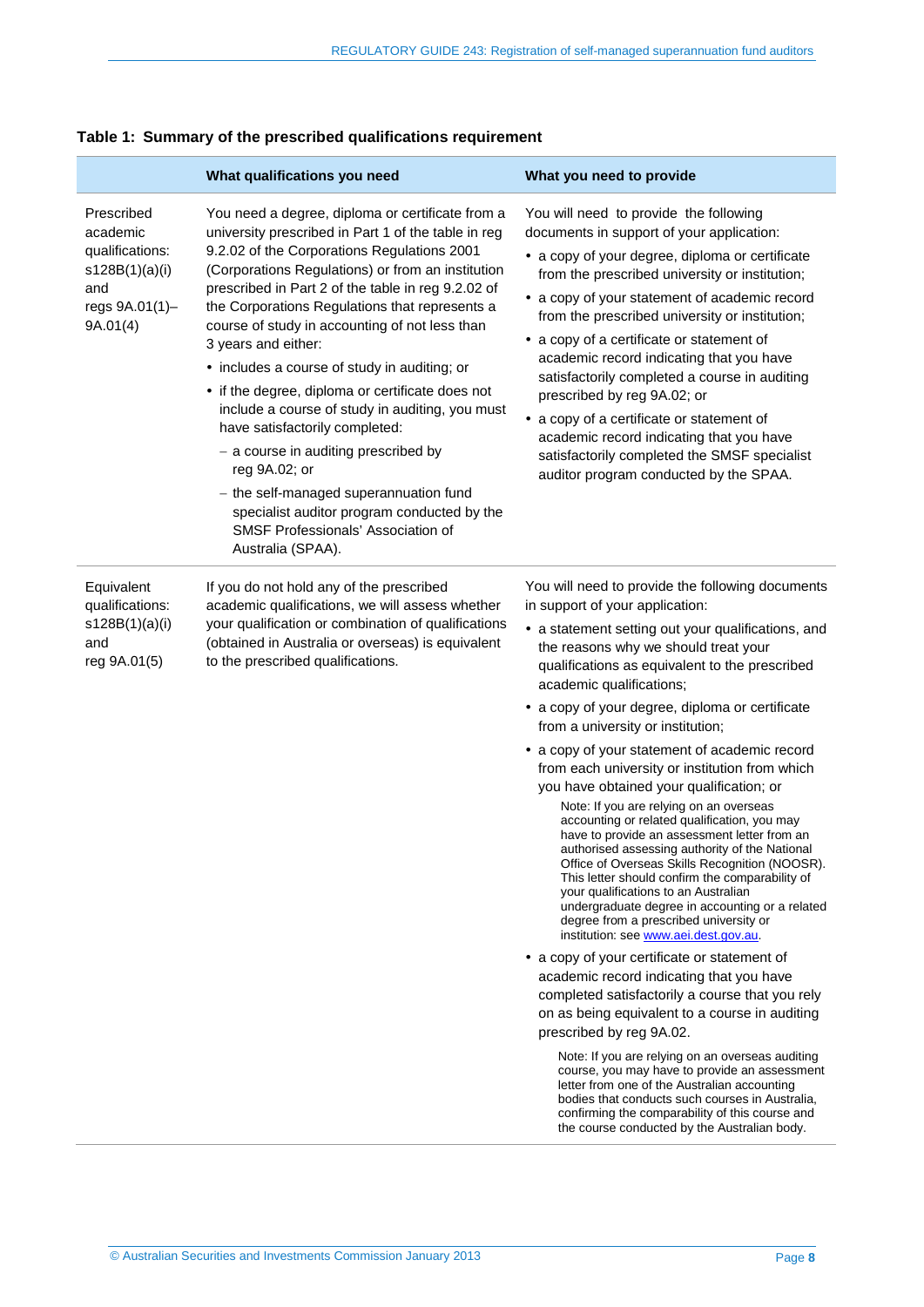### <span id="page-8-1"></span><span id="page-8-0"></span>**Prescribed practical experience**

| RG 243.17 | You will be asked to provide information to demonstrate you have the<br>practical experience to be registered as an approved SMSF auditor.                                                                                     |
|-----------|--------------------------------------------------------------------------------------------------------------------------------------------------------------------------------------------------------------------------------|
| RG 243.18 | To satisfy us that you meet the practical experience requirement under<br>$s128B(1)(a)(ii)$ , you must show that you have:                                                                                                     |
|           | the prescribed practical experience in auditing in reg $9A.03(a)$ ; or<br>(a)                                                                                                                                                  |
|           | experience we consider equivalent to the prescribed practical<br>(b)<br>experience in reg 9A.03(b).                                                                                                                            |
| RG 243.19 | Existing approved auditors of SMSFs who apply for registration during the<br>transitional period will be exempt from the practical experience requirement<br>in $s128B(1)(a)(ii)$ (see RG 243.10(a) and RG 243.10(c)) if they: |
|           | have signed off on at least one SMSF audit within the 12-month period<br>(a)<br>before applying for registration; or                                                                                                           |
|           | are registered company auditors under s1280 of the Corporations Act.<br>(b)                                                                                                                                                    |
| RG 243.20 | A summary of the prescribed practical experience requirement for<br>registration as an approved SMSF auditor is set out in Table 2.                                                                                            |

#### <span id="page-8-3"></span><span id="page-8-2"></span>**Table 2: Summary of prescribed practical experience requirement**

|                                                                                 | What experience you need                                                                                                                                                                                                                                                                                                                                                                                                                                                                                                                                                                                                                                  | What you must provide with your<br>application                                                                                                             |
|---------------------------------------------------------------------------------|-----------------------------------------------------------------------------------------------------------------------------------------------------------------------------------------------------------------------------------------------------------------------------------------------------------------------------------------------------------------------------------------------------------------------------------------------------------------------------------------------------------------------------------------------------------------------------------------------------------------------------------------------------------|------------------------------------------------------------------------------------------------------------------------------------------------------------|
| Prescribed<br>practical<br>experience:<br>s128B(1)(a)(ii)<br>and reg $9A.03(a)$ | You must:<br>• have at least 300 hours experience in auditing<br>SMSFs during the 3 years immediately before<br>the date of your application under the direction<br>of an approved SMSF auditor or, if the<br>experience in auditing SMSFs was obtained<br>before 31 January 2013, under the direction of a<br>person who was an approved auditor of SMSFs;<br>Note: A person who was an approved auditor of<br>SMSFs on 31 January 2013 is deemed to be an<br>approved SMSF auditor from 31 January 2013<br>until 30 June 2013. Consequently, experience<br>obtained under their supervision before 30 June<br>2013 can be included in your application. | You must provide information about<br>your registered company auditor<br>number and/or practical experience, as<br>well as the details of your supervisor. |
|                                                                                 | • be a registered company auditor under s1280 of<br>the Corporations Act and apply between<br>31 January and 30 June 2013; or                                                                                                                                                                                                                                                                                                                                                                                                                                                                                                                             |                                                                                                                                                            |
|                                                                                 | • have signed off on at least one SMSF audit<br>within the 12-month period before applying for<br>registration and apply between 31 January and<br>30 June 2013.                                                                                                                                                                                                                                                                                                                                                                                                                                                                                          |                                                                                                                                                            |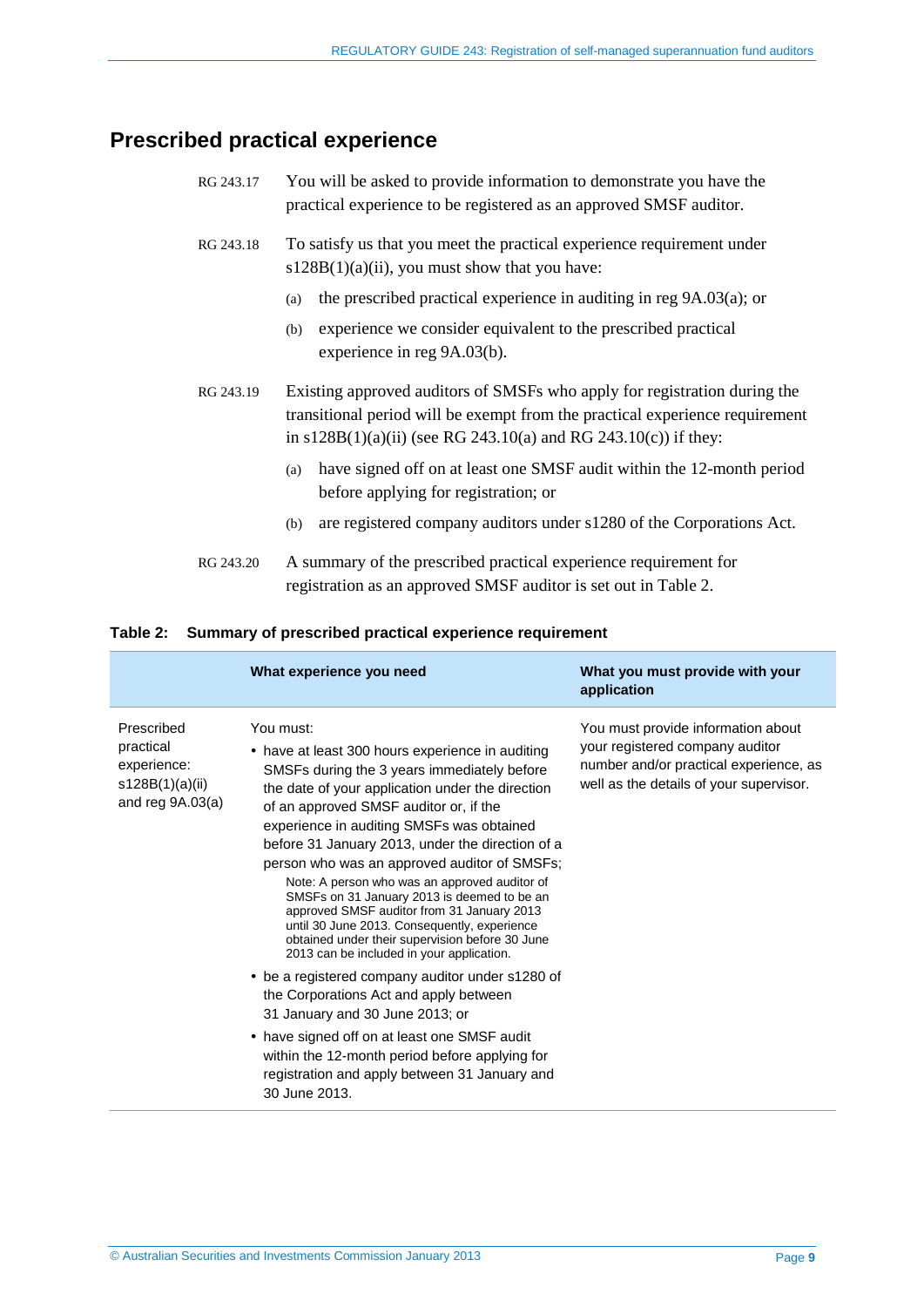|                                           | What experience you need                                                                                                                                                                                                                                                                                                        | What you must provide with your<br>application                                                                                                                                               |
|-------------------------------------------|---------------------------------------------------------------------------------------------------------------------------------------------------------------------------------------------------------------------------------------------------------------------------------------------------------------------------------|----------------------------------------------------------------------------------------------------------------------------------------------------------------------------------------------|
| Equivalent<br>experience:<br>reg 9A.03(b) | If you do not have at least 300 hours experience<br>auditing SMSFs under the direction of an<br>approved SMSF auditor in the 3 years before your<br>application (and do not qualify for one of the two<br>transitional arrangements above), you must be<br>able to satisfy us that you have equivalent<br>practical experience. | You must provide a written statement<br>setting out details of your equivalent<br>practical experience (it can be a<br>separate attachment to your application<br>if space does not permit). |

<span id="page-9-0"></span>Note: The prescribed practical experience requirement is subject to the transitional arrangements that will apply between 31 January and 30 June 2013: see RG [243.7–](#page-4-2)RG [243.13.](#page-5-0)

### <span id="page-9-4"></span>**Passing of competency examination**

RG 243.21 You must pass a competency examination conducted by or on behalf of ASIC within the 12-month period before you apply and you can only attempt the competency examination twice within that period.

> Note: This requirement is subject to the transitional arrangements that will apply between 31 January and 30 June 2013: see RG [243.7–](#page-4-2)RG [243.13.](#page-5-0)

- RG 243.22 Existing approved auditors of SMSFs who apply during the transitional period will be exempt from the requirement to sit a competency examination in  $s128B(1)(a)(iii)$  if they either:
	- (a) have signed off on 20 or more SMSF audits in the 12-month period before applying for registration; or
	- (b) are a registered company auditor.

Note: For more information, see s128B(1)(a), 128C and 128D, reg 14.01 and Class Order [CO 12/1687] C*ompetency standards for approved SMSF auditors.*

<span id="page-9-5"></span>RG 243.23 If you apply for registration during the transitional period and have signed off on less than 20 SMSF audits in the 12-month period before applying, we may register you with a condition on the registration requiring you to pass the competency examination before 1 July 2014. Failure to pass the competency examination by 1 July 2014 would result in the cancellation of your registration.

#### <span id="page-9-3"></span><span id="page-9-2"></span><span id="page-9-1"></span>**Unlikely to contravene your obligations**

- RG 243.24 We must be satisfied that you are unlikely to contravene the ongoing obligations of an approved SMSF auditor under Subdiv B: see Section [D.](#page-20-0)
- RG 243.25 In determining whether you are 'unlikely' to contravene the obligations of an approved SMSF auditor under Subdiv B, we will take into consideration the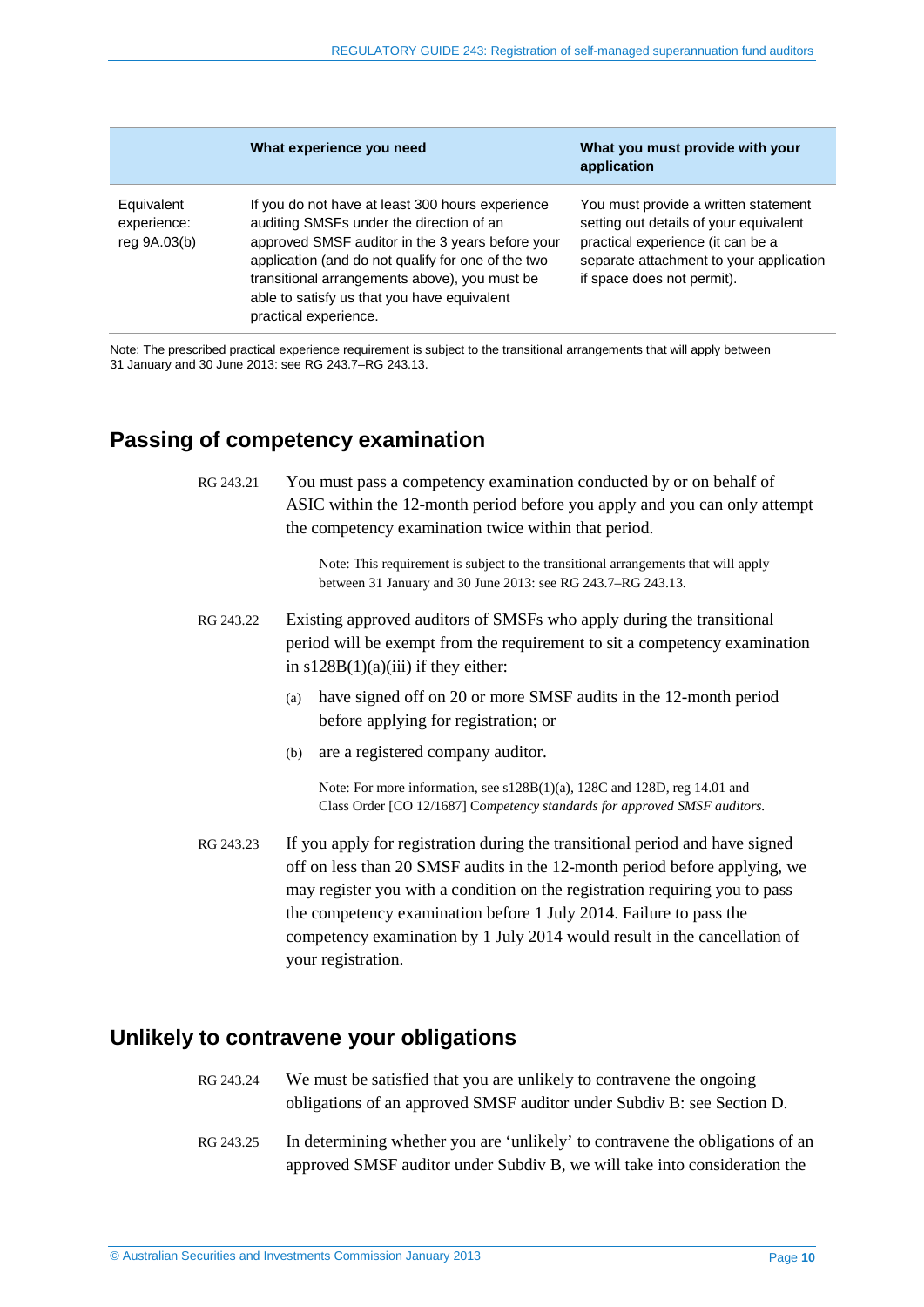information provided in your application as well as other relevant information available to us. In some cases, we may request additional information be provided within a specified timeframe to make this determination.

#### <span id="page-10-3"></span><span id="page-10-2"></span><span id="page-10-0"></span>**Capable of performing your duties**

- RG 243.26 We must be satisfied that you are capable of performing the duties of an approved SMSF auditor.
- RG 243.27 In determining whether you are 'capable' of performing your duties as an approved SMSF auditor, we will take into consideration the information provided in your application as well as other relevant information available to us. In some cases, we may request additional information be provided within a specified timeframe to make this determination.

#### <span id="page-10-4"></span><span id="page-10-1"></span>**A fit and proper person**

- RG 243.28 We must be satisfied that you are a fit and proper person to be an approved SMSF auditor.
- RG 243.29 We consider you to be a fit and proper person to be an approved SMSF auditor if we are satisfied as to your honesty, integrity and good reputation. This is in addition to our being satisfied about your overall capability and whether you are unlikely to contravene the obligations of an approved SMSF auditor under Subdiv B.
- <span id="page-10-5"></span>RG 243.30 We will consider whether you are a fit and proper person based on your individual circumstances. As outlined in the Explanatory Memorandum to the Superannuation Laws Amendment Act (paragraphs 2.28–2.29), any of the following matters may indicate that you are not a fit and proper person to be an approved SMSF auditor, but a single factor might not be determinative in a particular case:
	- (a) you have not carried out or performed adequately and properly the duties and functions of an approved SMSF auditor;
	- (b) you have been subject to disciplinary action, including, but not limited to, suspension and exclusion from practice, by a regulatory body or a professional association;
	- (c) you have been or are currently disqualified or banned under provisions of an Act or legislative instrument under Commonwealth, state or territory law;
	- (d) you have been or are currently the subject of administrative, civil or enforcement action, which was determined adversely (including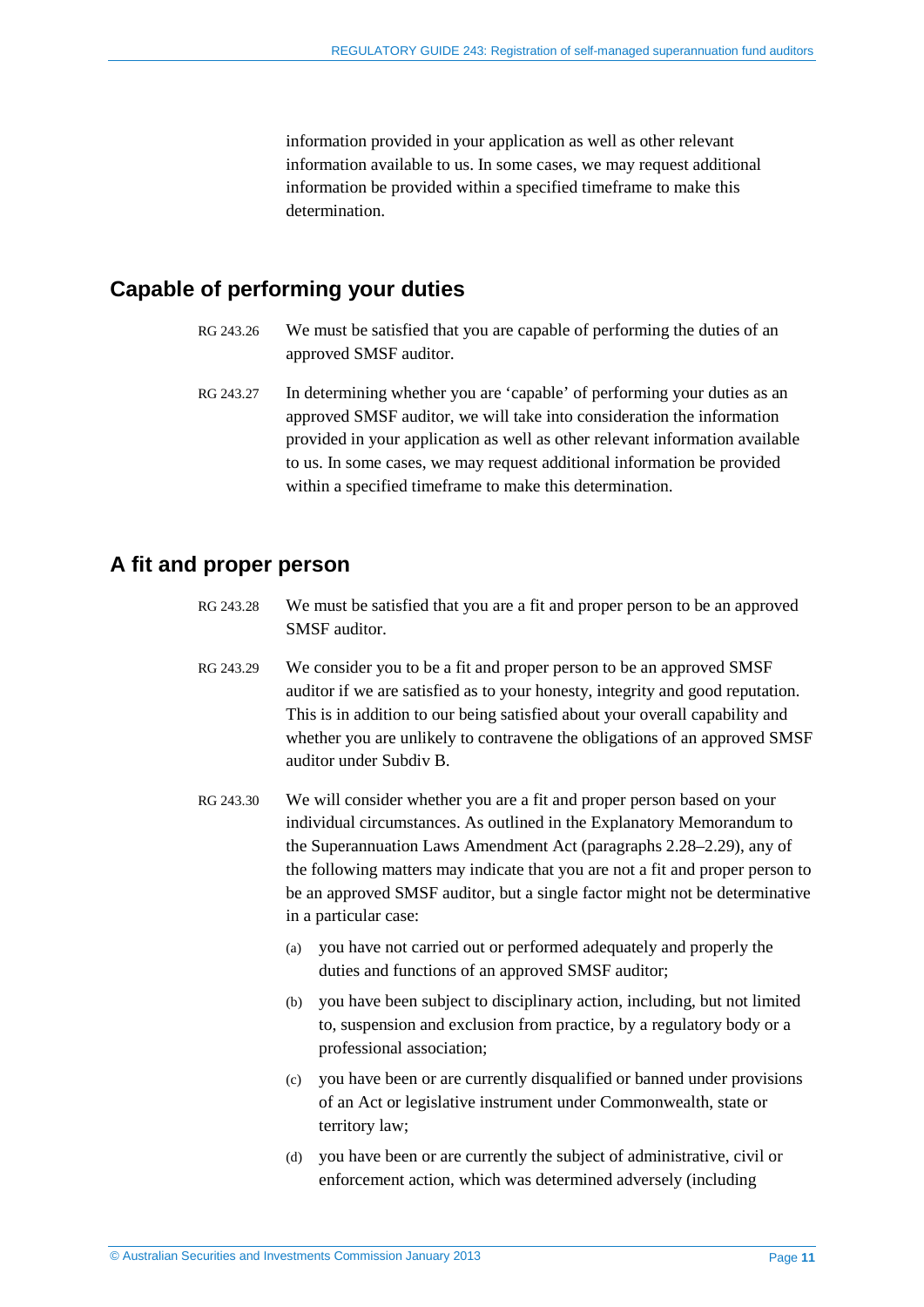consenting to an order or direction, or giving an undertaking not to engage in unlawful or improper conduct) in any country;

- (e) you have been convicted or have legal proceedings pending for any criminal offences, any acts of dishonesty (such as theft or fraud), any breach of trust or fiduciary duty, any professional misconduct or other misconduct;
- (f) you have served a term of imprisonment;
- (g) you have been obstructive, misleading or untruthful in dealing with regulatory bodies, or a court;
- (h) you have failed to deal with conflicts of interest appropriately; or
- (i) you have or have had the status of undischarged bankrupt or insolvent under administration, or there is any such action pending.

This list is not exhaustive and we may take other relevant matters into account.

#### <span id="page-11-1"></span><span id="page-11-0"></span>**Adequate and appropriate professional indemnity insurance**

RG 243.31 You will need to provide a copy of a certificate of currency with your application for registration as evidence you hold PI insurance cover for the audit of SMSFs. You will be required to provide us with a completed and signed PI statement confirming you hold 'adequate and appropriate' PI insurance cover in accordance with the requirements of the SIS Regulations. If you are a member or employee of an audit firm, you must ensure that at all times you are covered by an insurance policy maintained by that firm that complies with the SIS Regulations.

Note: A copy of the PI statement can be obtained from ASIC's website.

#### **Meaning of 'adequate and appropriate'**

RG 243.32 Information about what is considered to be adequate and appropriate PI insurance is in reg 9A.05 and the accompanying Explanatory Memorandum.

#### **Adequacy (quantum)**

- RG 243.33 Regulation 9A.05 prescribes the adequate level of PI insurance required as either:
	- (a) a level set under a limitation of liability scheme provided by a professional organisation mentioned in Sch 1AAA to its members; or
	- (b) if you are not part of a limitation of liability scheme, the level that is adequate to ensure that the amount of coverage for a single claim or in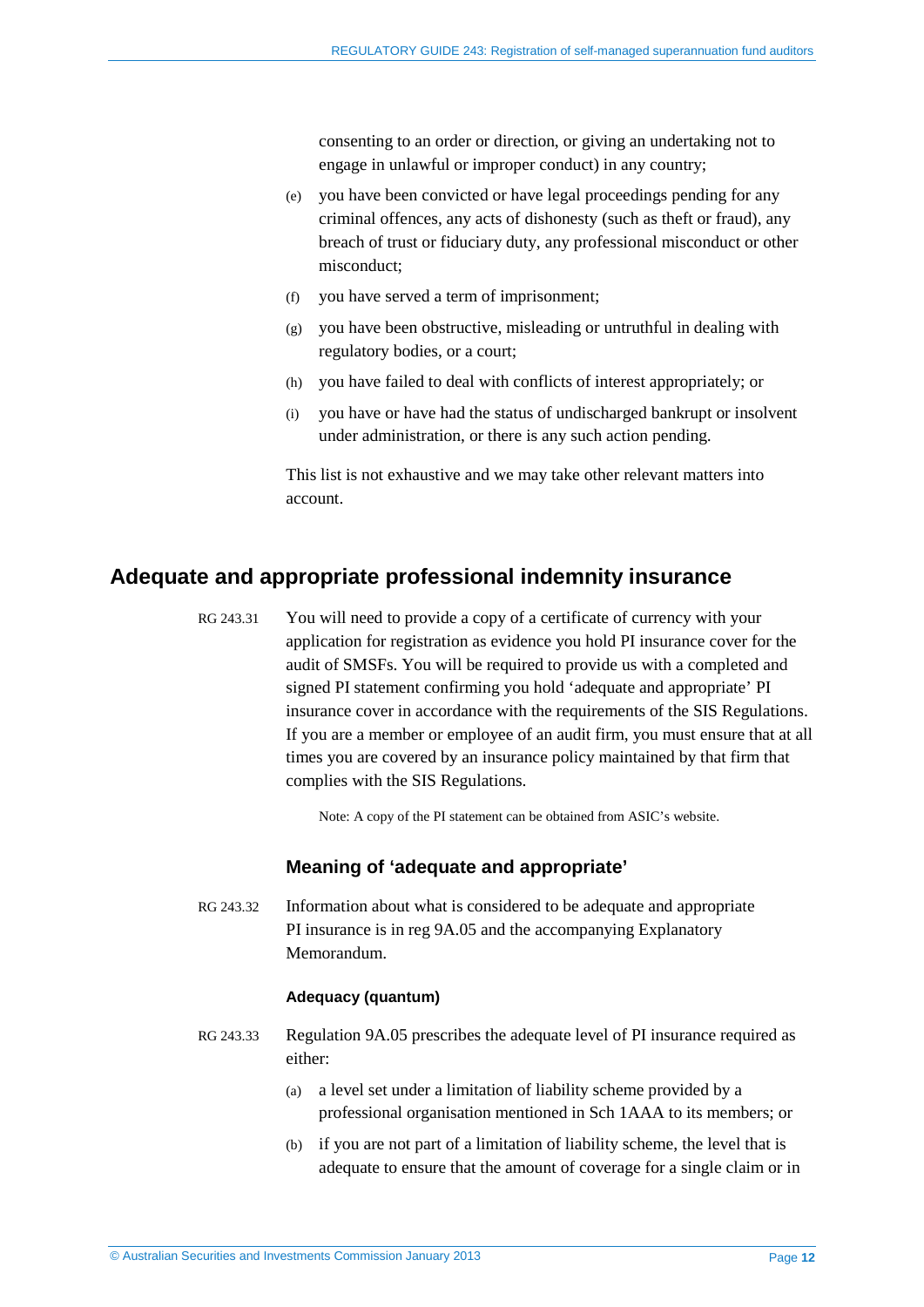aggregate is at least \$500,000 and is adequate because other terms of the policy will indemnify the auditor against civil liability that may arise from an act, error or omission in connection with audits of SMSFs.

#### **Appropriateness (terms and conditions)**

- RG 243.34 To be considered appropriate, the PI insurance must have the following features. The policy must:
	- (a) cover claims made in respect of SIS Act audits;
	- (b) cover costs and expenses, including legal costs and expenses of investigating, defending and settling claims (a costs-in-addition cover is preferred);

Note: Costs-in-addition cover provides for payment of legal and other defence costs in addition to the nominated level of cover in the PI policy.

- (c) cover fraud/dishonesty of directors/partners, employees and contractors of the insured (although fraud cover is not required for sole practitioners);
- (d) not be cancellable by the insurer solely because of an innocent nondisclosure or misrepresentation;
- (e) include at least one automatic reinstatement; and

Note: 'Automatic reinstatement' means that if the limit of indemnity (amount of cover) is depleted (reduced) by a claim or series of claims that equal the limit of indemnity under the policy, the limit of indemnity is automatically reinstated. For more information, see 'Key terms' at the end of this guide.

(f) be on ordinary commercial terms offered by insurers for insurance of that type at the time the insurance contract is entered into.

#### <span id="page-12-1"></span>RG 243.35 The PI insurance may:

- (a) cover claims for audits other than audits under the SIS Act;
- (b) have a deductible or excess—however, the excess in a policy should be set at a level at which the approved SMSF auditor has sufficient financial resources to cover but without affecting the minimum level of cover.

Note: In some circumstances, we may accept a bank guarantee that covers the amount of any deductible or excess. For further information, contact ASIC on 1300 300 630.

#### <span id="page-12-2"></span><span id="page-12-0"></span>**An Australian resident**

RG 243.36 You must provide information about your Australian residency. If you are not an Australian resident, your application for registration will be refused.

> Note: In s10(1) an Australian resident means a person who is a resident of Australia for the purposes of the *Income Tax Assessment Act 1936*.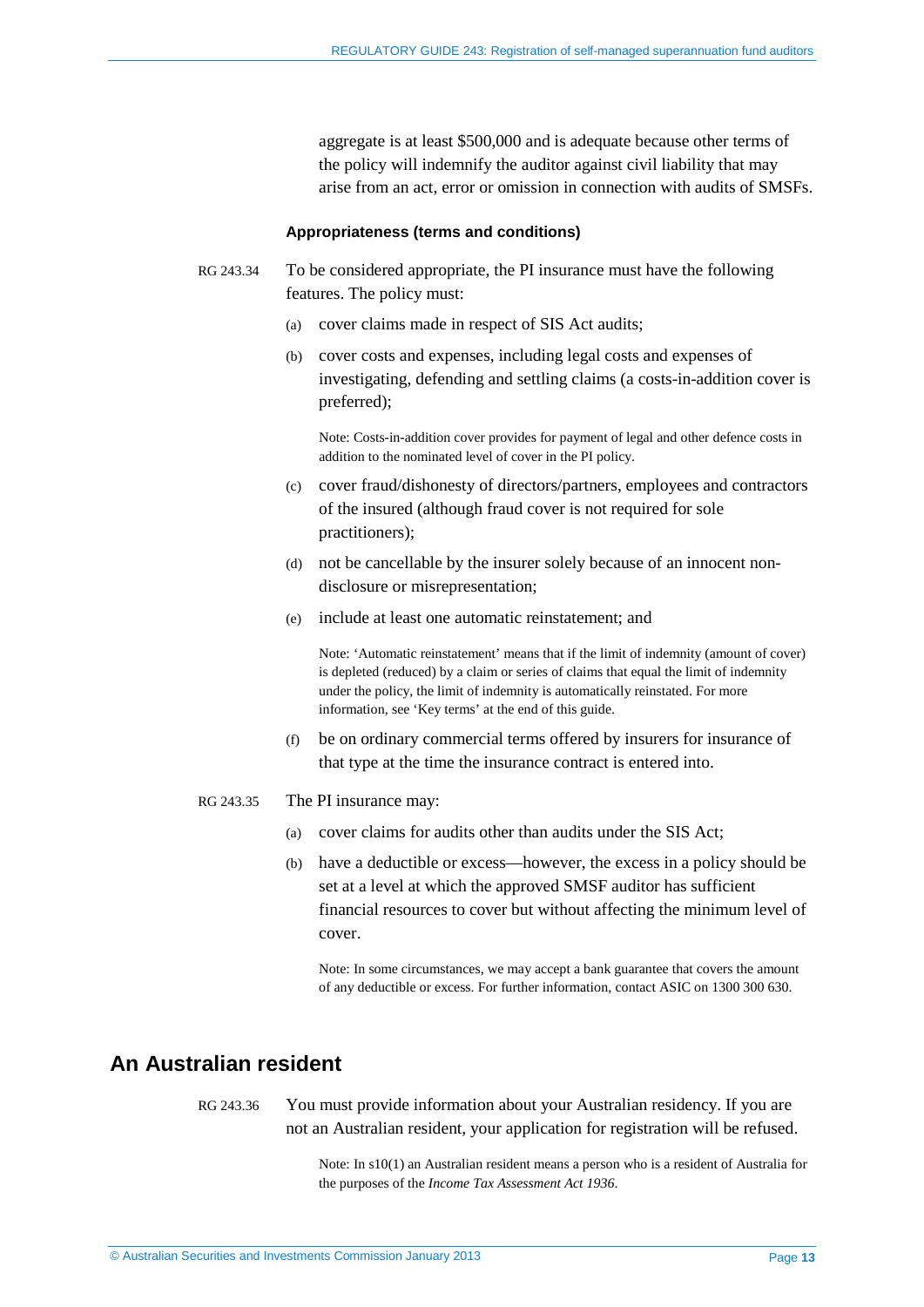#### <span id="page-13-2"></span><span id="page-13-0"></span>**Not disqualified or suspended**

RG 243.37 Your application for registration will be refused if you are subject to a disqualification or suspension order that is in force under s130F or if you are disqualified from being or acting as an auditor of all superannuation entities under s130D.

> Note: A person who has a disqualification order that is in force under s131 is taken to be disqualified under s130F.

#### <span id="page-13-3"></span><span id="page-13-1"></span>**ASIC discretion to register**

- RG 243.38 We may exercise our discretion to register under s128B(2). This section allows us to grant registration to an applicant despite them not meeting one or more of the requirements in  $s128B(1)(a)$ —including the qualifications, practical experience and competency examination requirements—as long as they still meet the requirements of s128B(1)(b). The requirements of s128B(1)(b) are met if the applicant demonstrates they:
	- (a) are unlikely to contravene the obligations of an approved SMSF auditor;
	- (b) are capable of performing the duties of an approved SMSF auditor; and
	- (c) are a fit and proper person to be registered as an approved SMSF auditor.

In certain circumstances our discretion will be exercised together with our ability to impose conditions on a registration under s128D.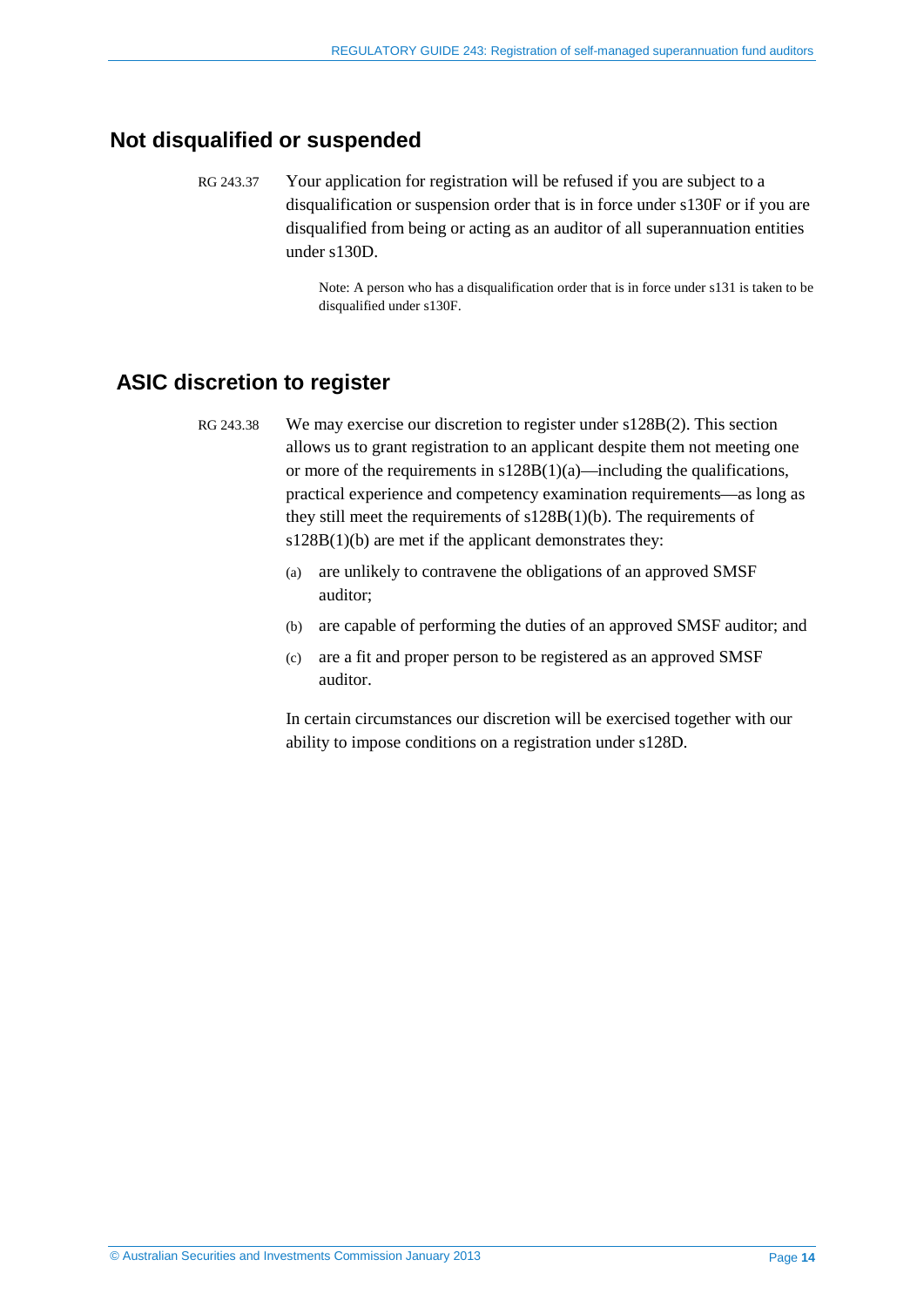### <span id="page-14-0"></span>**C Lodging your application for registration**

#### **Key points**

To register as an approved SMSF auditor, you will need to complete an online application form, lodge it with us and pay the prescribed registration fee.

You can access the online application form on ASIC Connect: see RG [243.39–](#page-14-2)RG [243.49.](#page-15-1) Your application must be submitted electronically with all of the required supporting material and the registration fee: see RG [243.50–](#page-15-2)RG [243.63.](#page-17-2) You will need to make declarations that the information in the application is complete, accurate and true: see RG [243.54–](#page-16-2)RG [243.56.](#page-16-3)

Your application will not be available to the public, but, if you are registered, some information about your business will be uploaded to a searchable public register: see RG [243.71–](#page-18-4)RG [243.81.](#page-19-0)

#### <span id="page-14-2"></span><span id="page-14-1"></span>**Accessing the registration system**

RG 243.39 To register as an approved SMSF auditor, you will need to complete an online application form, lodge it with us and pay the prescribed registration fee.

> Note: If you cannot access, or have difficulties with, the online application, you can contact ASIC on 1300 300 630 for assistance.

#### **Accessing ASIC Connect**

RG 243.40 Before you can access the online application form on our website, you will need access to our online service, ASIC Connect. You can create an ASIC Connect account through the ASIC website a[t www.asic.gov.au.](http://www.asic.gov.au/)

> Note: ASIC Connect services for approved SMSF auditors will be available through ASIC Connect close to the commencement date of the Register of Approved SMSF Auditors (31 January 2013).

- RG 243.41 You will be asked to provide your email address and a password to control access to your account. Your email address will serve as your user name. You will also need to provide your full name and phone number, so we can identify the user of the account.
- RG 243.42 You will be asked to provide a security question and answer that only you should know. If you forget your password, you can generate a new one after your identity has been verified using your security question and answer.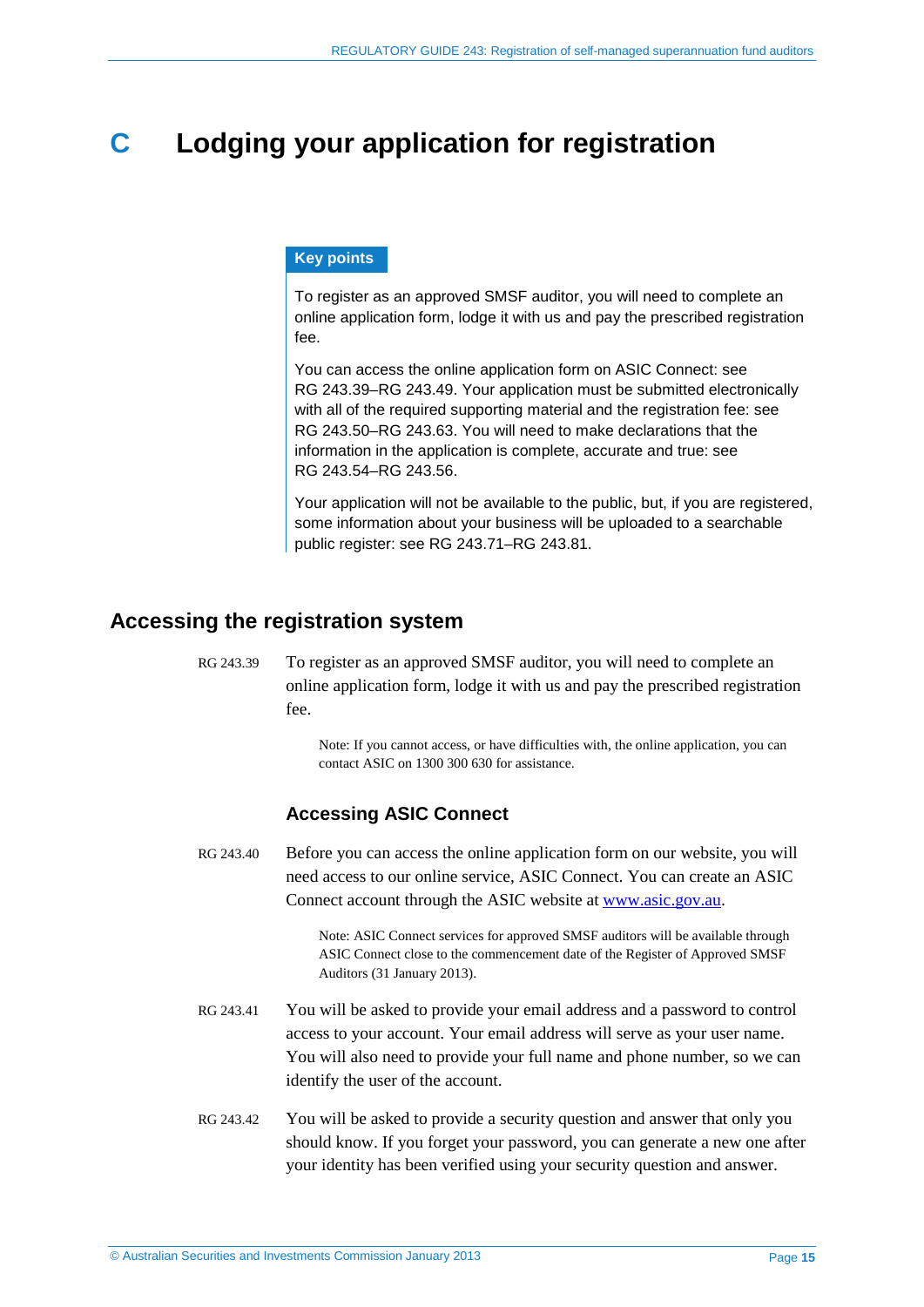RG 243.43 After you have provided us with all the relevant information and we send confirmation that the account has been created/activated, you will be able to log on to ASIC Connect using your user name and password.

#### **Starting the online registration process**

RG 243.44 To find the online application, you will need to go to our website at [www.asic.gov.au](http://www.asic.gov.au/) and log into ASIC Connect. You can start the online application by selecting the 'Licences and Registrations' tab and then 'Apply for SMSF auditor registration'.

#### **Saving and resuming your application**

- RG 243.45 After you have started your application, you can save it at certain points in the process and resume it as many times as you like before you submit it. You can access your incomplete application by logging into ASIC Connect. We will store the information under an incomplete application for 90 days from when you last saved your application.
- RG 243.46 The online application is designed so that certain information must be provided before you can progress to the next screen. This is to ensure that you do not accidentally omit any important information or submit an incomplete application.
- RG 243.47 If you realise that you have made a mistake on a previous screen, you can go back to that screen to amend it at any time up until you submit your application.
- RG 243.48 Your application is automatically saved by us every time you hit 'Next'. If you are disconnected from the internet or you close out of the application, we will have saved all information up until the question you last answered before you selected 'Next'.
- <span id="page-15-1"></span>RG 243.49 You will need to provide details about yourself in your application. You should be able to prepare your application without any professional assistance (but another person may lodge it on your behalf).

#### <span id="page-15-2"></span><span id="page-15-0"></span>**What you must provide**

- RG 243.50 You must provide us with:
	- (a) your application for registration electronically;
	- (b) all of the required supporting material in the required format; and
	- (c) the registration fee.

Note: All required supporting material should be emailed to [SMSFauditor.registration@asic.gov.au.](mailto:SMSFauditor.registration@asic.gov.au) The subject line of the email must include the transaction number, the name of the applicant and the type of transaction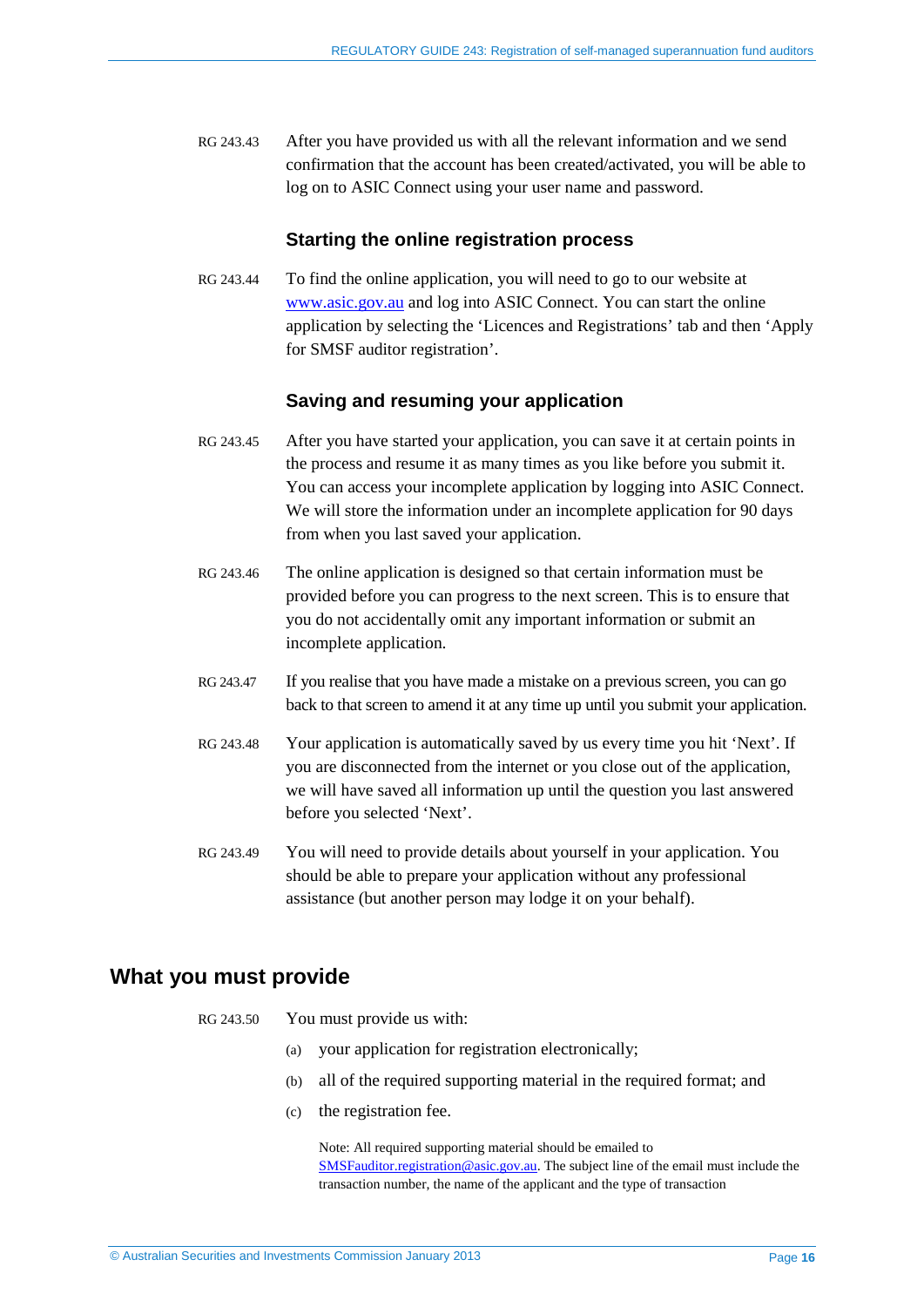<span id="page-16-1"></span>RG 243.51 We may request that you provide us with further information to support your application within a specified timeframe. It is important that you comply because otherwise your application will be deemed to have been withdrawn.

> Note: If your application is deemed to have been withdrawn, you may submit another application for registration in accordance with s128A.

- RG 243.52 You must ensure that all the details in your application are correct. We may check the information you provide as part of our request for further information. After you have submitted your application, you will not be able to change your answers.
- <span id="page-16-0"></span>RG 243.53 When you are satisfied that your application for registration is complete, the system will lead you through the steps to submit it. Your application will be lodged after you have submitted it online, paid the registration fee (see RG [243.60–](#page-17-3)RG [243.63\)](#page-17-2) and the lodgement is accepted.

Note: There will be an online confirmation of your submitted application, which you should print out.

#### **Declarations**

- <span id="page-16-2"></span>RG 243.54 You must declare that certain statements in your application are complete, accurate and true. For example, you must declare that you are not disqualified from being registered as an approved SMSF auditor.
- RG 243.55 If you are not the applicant, you must be authorised by the applicant to make each declaration, and submit the application, on their behalf.
- <span id="page-16-3"></span>RG 243.56 It is a criminal offence to make false or misleading statements in, or omit material from, your application. Additionally, under  $s130F(2)(c)$ , we may make a written order disqualifying a person from being an approved SMSF auditor, or suspending a person's registration as an approved SMSF auditor, if that person provides a false declaration in their application.

#### **Requesting an extension of time**

- RG 243.57 We may grant an extension of time to provide information to support your application. Extensions of time will be considered on a case-by-case basis. It should not be assumed that an extension of time will be granted automatically.
- RG 243.58 Any request for an extension of time must be provided in writing (e.g. through ASIC Connect) and include a detailed reason as to why the extension is required.
- RG 243.59 Applicants must have lodged an application by 30 June 2013 to be eligible for the transitional arrangements under the Superannuation Laws Amendment Act (see RG [243.7–](#page-4-2)RG [243.13\)](#page-5-0). No extensions of time for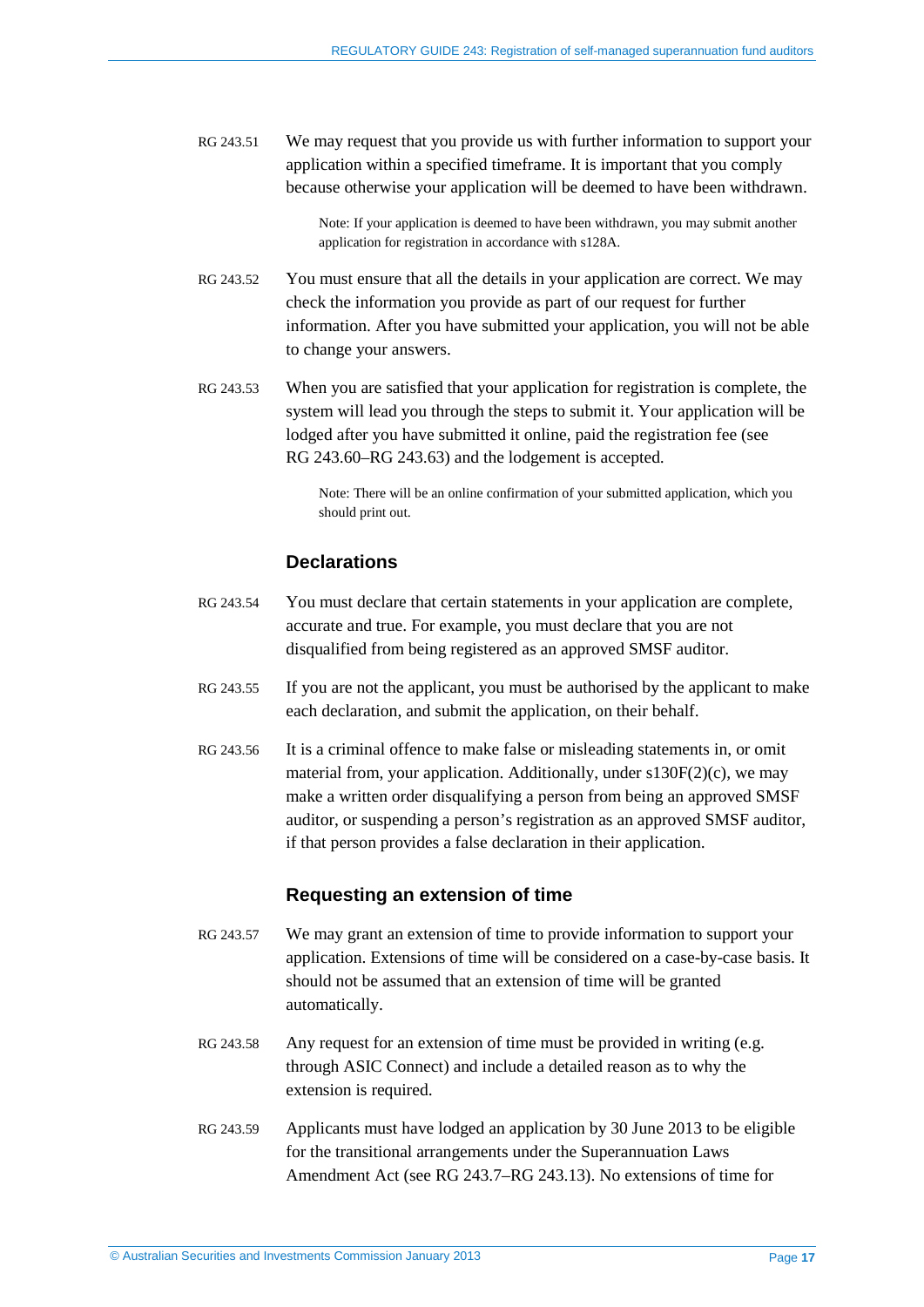lodging an application past 30 June 2013 will be granted. Transitional arrangements only apply to applicants who lodge their application for registration by 30 June 2013.

#### **Payment of the registration fee**

- <span id="page-17-3"></span>RG 243.60 The fees to register as an approved SMSF auditor are prescribed by the Superannuation Laws Amendment Act and the Superannuation Amendment Regulations. For more information on registration fees, go to our website at [www.asic.gov.au.](http://www.asic.gov.au/)
- <span id="page-17-1"></span>RG 243.61 You can choose to pay during the registration process using your credit card, or an invoice for the fees can be sent to you detailing the various methods of payment for settlement at a later date. Under s128L(5), your application to be registered as an approved SMSF auditor will not be considered lodged if the application fee is not received by us.

#### **Will you be reimbursed if you withdraw your application?**

- RG 243.62 Once the application has been accepted for lodgement, the application fee will not be reimbursed if you decide to withdraw your application.
- <span id="page-17-2"></span>RG 243.63 Your fee will *not be* reimbursed if we refuse to register you as an approved SMSF auditor.

#### <span id="page-17-0"></span>**What happens after your application is lodged?**

- RG 243.64 We will grant your application and register you as an approved SMSF auditor if we are satisfied that you meet the eligibility requirements for registration under the SIS Act.
- RG 243.65 Our ability to make a decision will be affected by:
	- (a) whether we require further information from you about any aspect of your application and the time it takes for you to reply; and
	- (b) how quickly we receive confirmation about the information you provided in your application, which we may request from third parties.

Note: If you do not comply with our request for further information within a specified timeframe, your application is taken to be withdrawn: see RG [243.51.](#page-16-1)

RG 243.66 If we are satisfied that you meet the eligibility requirements for registration, we will register you and issue your certificate of registration within 14 days of being satisfied that you meet the requirements: s128B(6). We will write to you advising that your application for registration has been successful and that you are registered as an approved SMSF auditor. We will also give you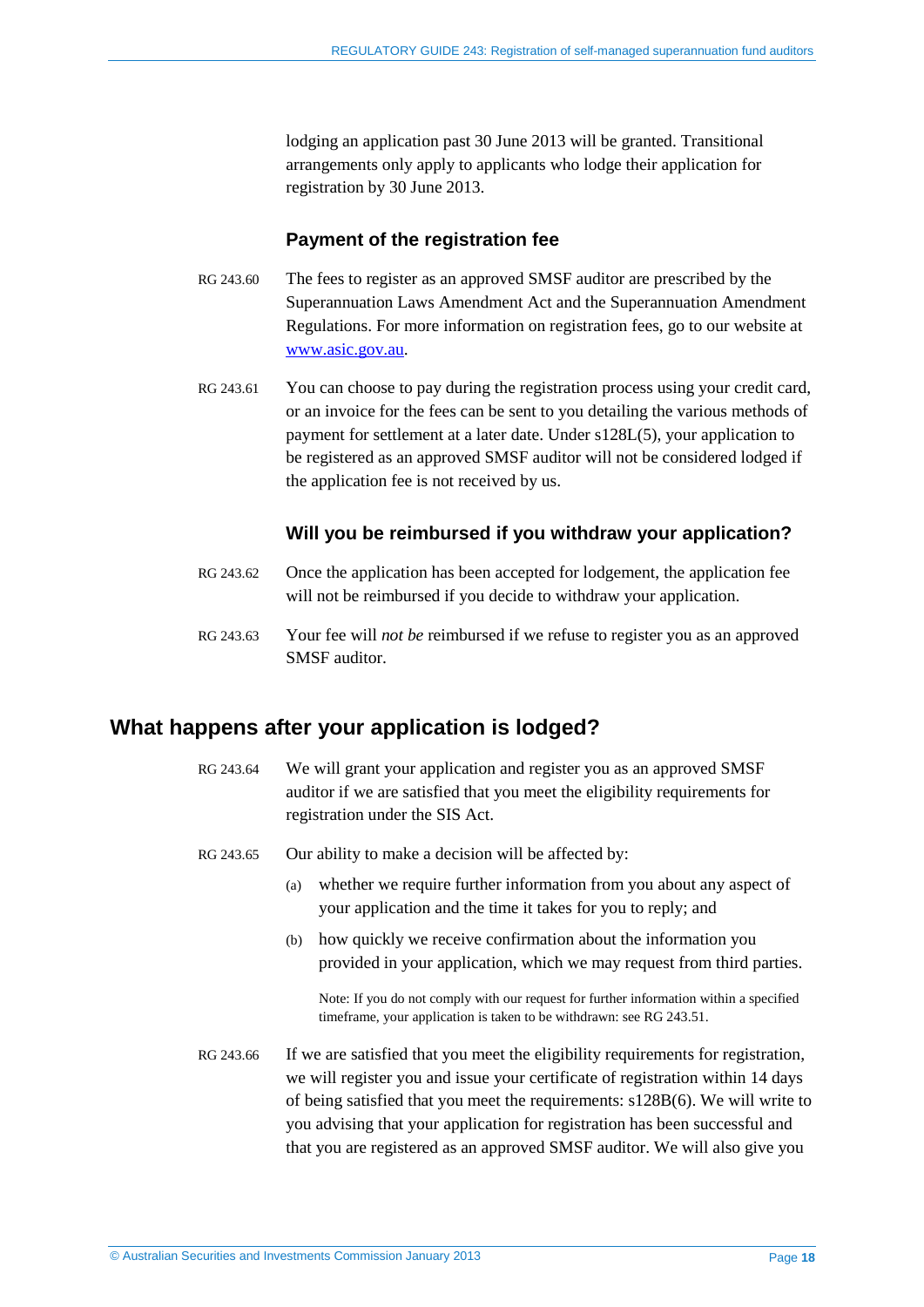an SMSF auditor number (SAN) at this time, which should be used when reporting to the ATO.

Note: If you provided an email address with your online application, we will send you the letter and certificate of registration by email. If you have *not* provided an email address, it will be sent by post.

### <span id="page-18-2"></span><span id="page-18-0"></span>**What if your application is refused?**

- RG 243.67 Subject to transitional arrangements, we may refuse your application if you do not meet the qualification, practical experience and competency examination eligibility requirements, as described in Sectio[n B,](#page-6-0) unless we exercise our discretion under s128B(2). For an explanation about exercising our discretion, see RG [243.38.](#page-13-3)
- RG 243.68 We must refuse your application for registration as an approved SMSF auditor if you:
	- (a) do not meet the requirements under  $s128B(1)(b)$ ;
	- (b) have a disqualification order or suspension order in force against you under s130F; or
	- (c) have been disqualified from being or acting as an auditor of all superannuation entities under s130D.
- RG 243.69 If we refuse your application for registration, we will give you the reasons for that decision. You may, if dissatisfied with our decision, request ASIC to review the decision: see Section [E.](#page-24-0)
- <span id="page-18-3"></span>RG 243.70 If your application is refused and you address the matter that resulted in the refusal, you can apply again for registration.

#### <span id="page-18-4"></span><span id="page-18-1"></span>**What happens to the information you provide?**

- RG 243.71 The information you enter in your online application is protected by industry-standard encryption and stored on a secure server at ASIC.
- RG 243.72 The application lodged by you is not available to the public. However, after you are registered with us, certain information about you will be uploaded to the Register of Approved SMSF Auditors: see RG [243.74–](#page-19-1)RG [243.78.](#page-19-2)
- RG 243.73 ASIC may also disclose the information you provide to the ATO for the purposes of the ATO administering the provisions under the SIS Act. Such disclosure from ASIC to the ATO is permitted under s128N.

Note: See the privacy statement at **www.asic.gov.au** for more information.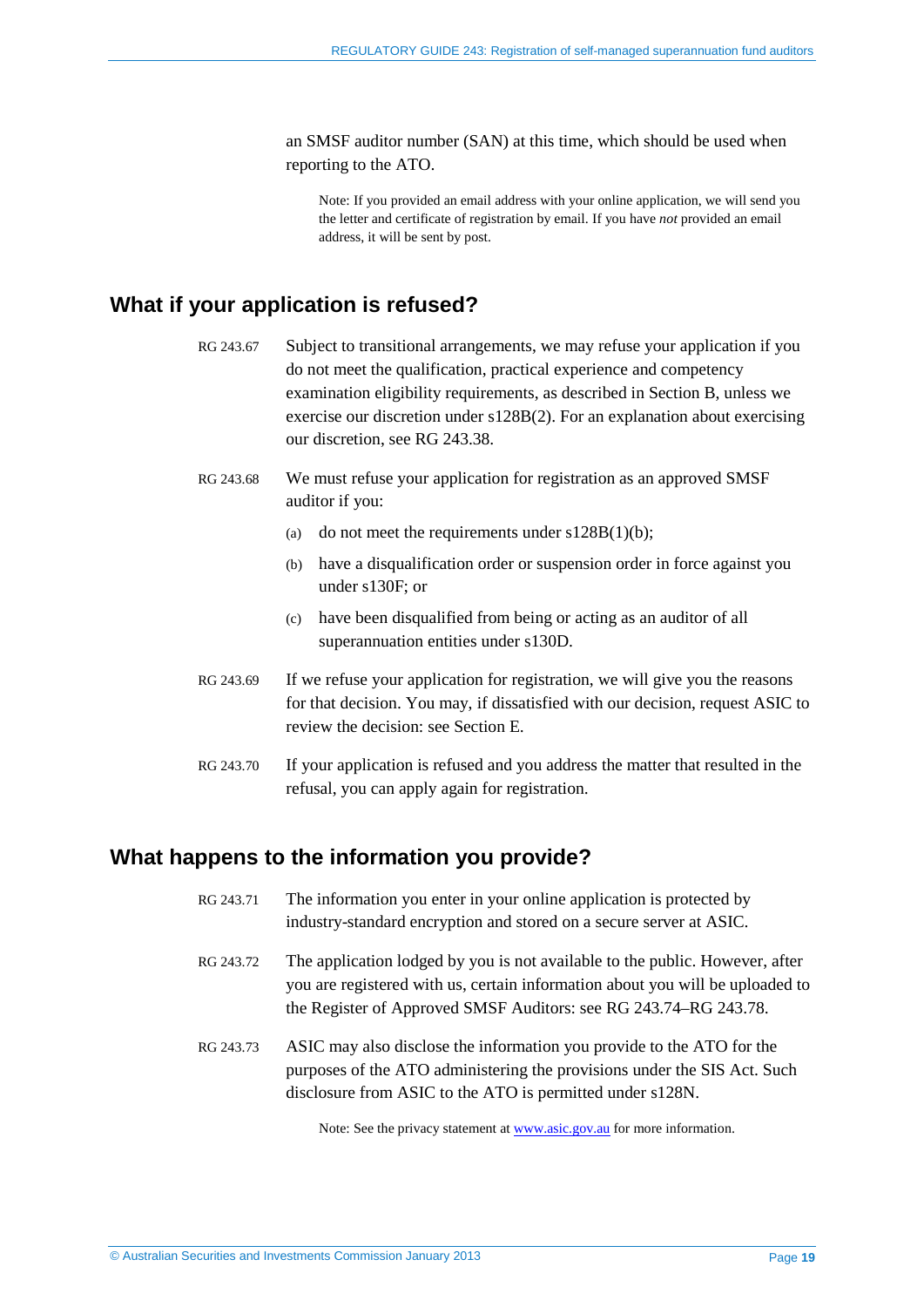#### **Register of Approved SMSF Auditors**

- <span id="page-19-1"></span>RG 243.74 ASIC maintains a Register of Approved SMSF Auditors under the SIS Act, which records the details of approved SMSF auditors and suspended SMSF auditors.
- RG 243.75 If you are registered as an approved SMSF auditor, the Register of Approved SMSF Auditors will include the following details:
	- (a) your name;
	- (b) your SAN;
	- (c) the date your registration took effect;
	- (d) your principal place of practice; and
	- (e) if you practise as an auditor or a member of a firm, or under a name or style other than your own name—the name of the firm, or the name or style under which you practise.
- RG 243.76 If you are a suspended SMSF auditor, any particulars of your suspension will appear on the Register of Approved SMSF Auditors.
- RG 243.77 We may, from time to time, decide to place other details that we consider appropriate on the Register of Approved SMSF Auditors.
- <span id="page-19-2"></span>RG 243.78 We must remove your details from the Register of Approved SMSF Auditors if you cease to be an approved SMSF auditor—for example, if your registration has been cancelled or we have issued an order that disqualifies you from acting as an approved SMSF auditor.

#### **Register of Disqualified SMSF Auditors**

- RG 243.79 ASIC maintains a Register of Disqualified SMSF Auditors under the SIS Act.
- RG 243.80 If you have been issued with an order disqualifying you from being an approved SMSF auditor under s130D, 130F or 131, your name and contact details last known to us will be placed on the Register of Disqualified SMSF Auditors while that order is in force. We must also publish details of this order in the *Government Notices Gazette* as soon as practicable after it is made.
- <span id="page-19-0"></span>RG 243.81 If you have applied successfully for the disqualification order to be revoked. we must remove your details from the Register of Disqualified Auditors. In these circumstances, we will also publish the details of the revocation in the *Government Notices Gazette* as soon as practicable after the decision is made.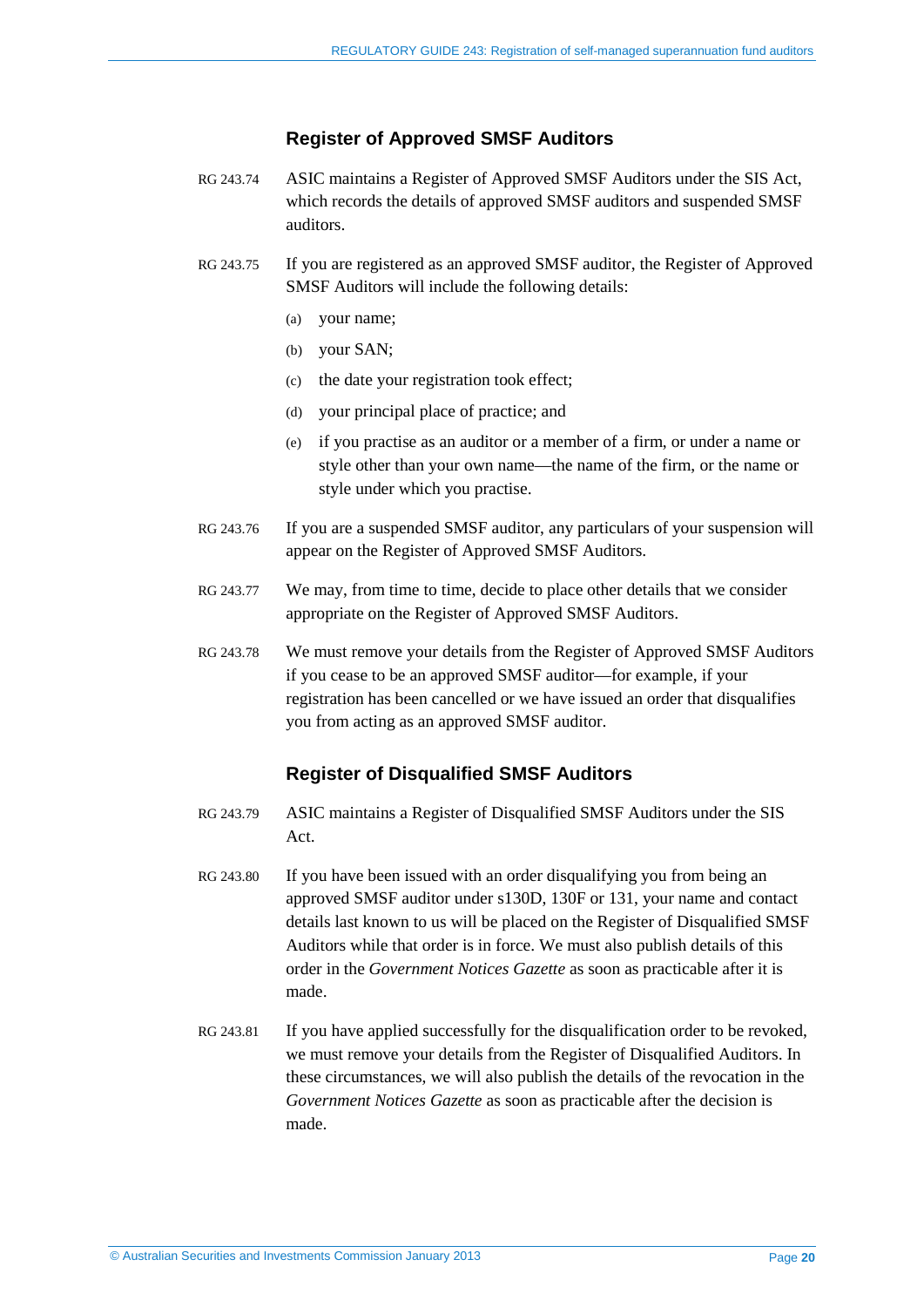### <span id="page-20-0"></span>**D Your obligations after you are registered**

#### **Key points**

As an approved SMSF auditor, you must comply with any conditions we impose on your registration: see RG [243.82–](#page-20-3)RG [243.84.](#page-20-4)

You must also comply with your ongoing obligations, including:

- undertaking continuing professional development (see RG [243.88–](#page-21-0) RG [243.90\)](#page-21-1);
- complying with required standards (see RG [243.91–](#page-21-2)RG [243.93\)](#page-22-0);
- holding a current policy of PI insurance (see RG [243.94\)](#page-22-1);
- lodging an annual statement (see RG [243.95\)](#page-22-2); and
- notifying ASIC of certain matters (see RG [243.96–](#page-22-3)RG [243.97\)](#page-23-0).

#### <span id="page-20-3"></span><span id="page-20-1"></span>**Complying with any conditions on registration**

RG 243.82 Under s128D, we may impose conditions, or impose additional conditions or vary or revoke conditions, on your registration as an approved SMSF auditor and may do so at any time by giving written notice. We may do so, for example, if we think it is necessary to address concerns about the conduct of a particular approved SMSF auditor or approved SMSF auditors generally, or we may impose a condition or conditions immediately following the granting of the application for registration as an approved SMSF auditor.

- RG 243.83 We are not limited to the nature or type of conditions that may be placed on a person's registration. Conditions are determined on a case-by-case basis.
- <span id="page-20-4"></span>RG 243.84 Conditions may include requiring the person to complete a course of education or training, or requiring the person to undertake and pass a competency examination within a timeframe specified by us: see s128D(3). Our decision to impose or vary conditions, or impose additional conditions, on a person's registration and our decision to refuse an application to vary or revoke conditions, or impose additional conditions, on a person's registration is a reviewable decision: see Section [E.](#page-24-0)

#### <span id="page-20-2"></span>**Complying with your ongoing obligations**

RG 243.85 Approved SMSF auditors have ongoing obligations under the SIS Act, including: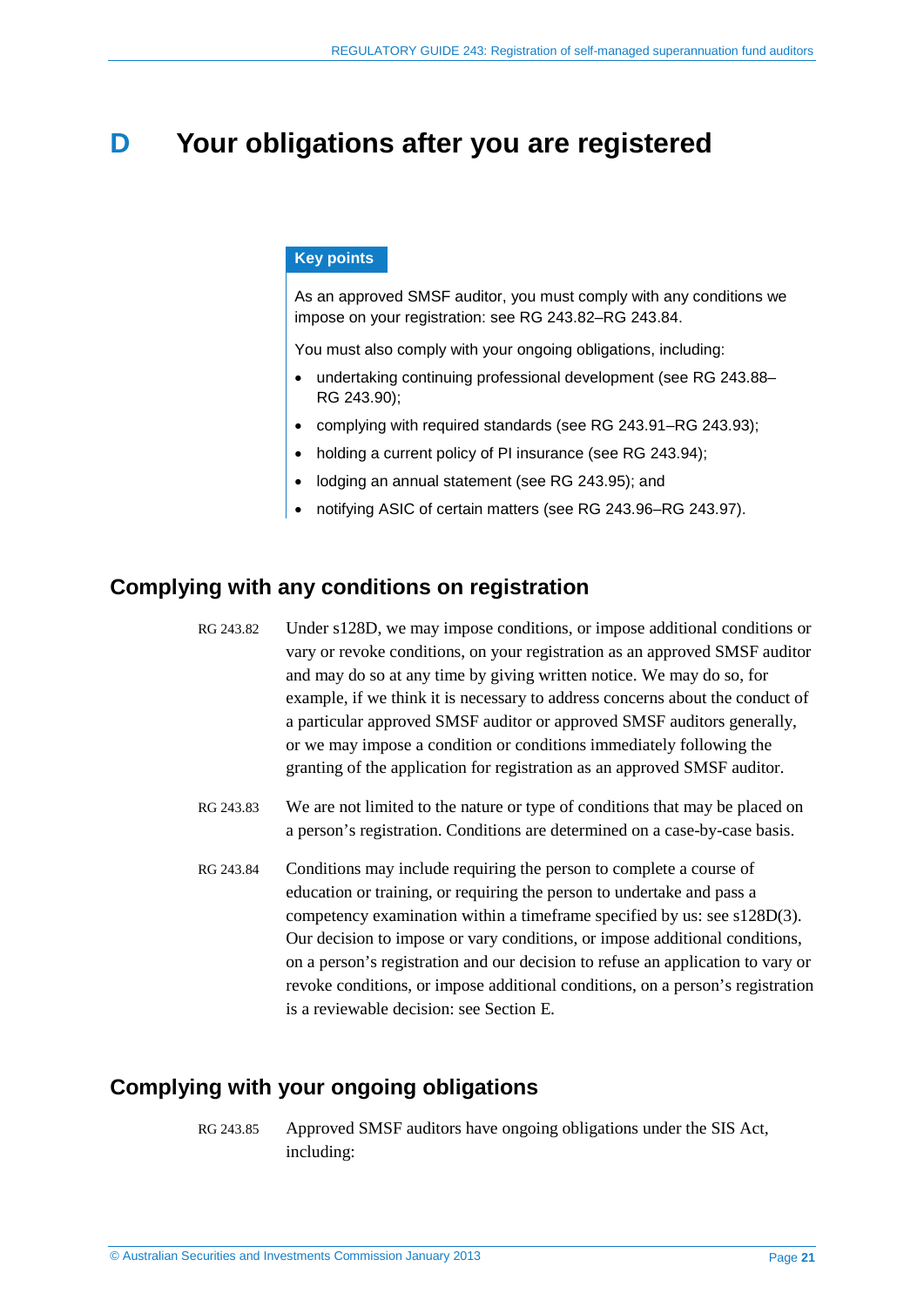- (a) undertaking continuing professional development (see RG [243.88–](#page-21-0) RG [243.90\)](#page-21-1);
- (b) complying with required standards (see RG [243.91–](#page-21-2)RG [243.93\)](#page-22-0);
- (c) holding a current policy of PI insurance (see RG [243.94\)](#page-22-1);
- (d) lodging an annual statement (see RG [243.95\)](#page-22-2); and
- (e) notifying ASIC of certain matters (see RG [243.96–](#page-22-3)RG [243.97\)](#page-23-0).
- RG 243.86 The ATO has powers under the SIS Act to monitor compliance by approved SMSF auditors with their ongoing obligations. The ATO will refer matters of non-compliance to ASIC.
- RG 243.87 If we determine that an approved SMSF auditor has failed to comply with their ongoing obligations under the SIS Act, we will decide what appropriate action to take in the circumstances. The SIS Act includes provisions for us to decide on whether to:
	- (a) cancel an approved SMSF auditor's registration;
	- (b) suspend an approved SMSF auditor's registration;
	- (c) impose or vary conditions on an approved SMSF auditor's registration;
	- (d) accept a written enforceable undertaking from an approved SMSF auditor; or
	- (e) issue a disqualification order.

#### **Undertake continuing professional development (CPD)**

- <span id="page-21-0"></span>RG 243.88 Approved SMSF auditors must satisfy a requirement to undertake a set number of CPD hours that could reasonably be expected to enhance the auditor's technical skills or professional service delivery.
- RG 243.89 You will need to complete 120 hours of CPD over each three-year period, which must include 30 hours of development on superannuation and at least 8 hours of development on auditing SMSFs.
- <span id="page-21-1"></span>RG 243.90 You must keep a written record of the development undertaken for at least 3 years after the end of the calendar year in which the development occurred.

Note: For more information, see s128F(a) and reg 9A.04.

#### **Comply with required standards (competency and auditing)**

<span id="page-21-2"></span>RG 243.91 You will need to comply with competency standards issued by ASIC. These standards cover an ability to conduct certain tasks and knowledge of auditing and assurance engagement standards as well as SIS compliance matters.

Note: For more information, see [CO 12/1687] and s128Q.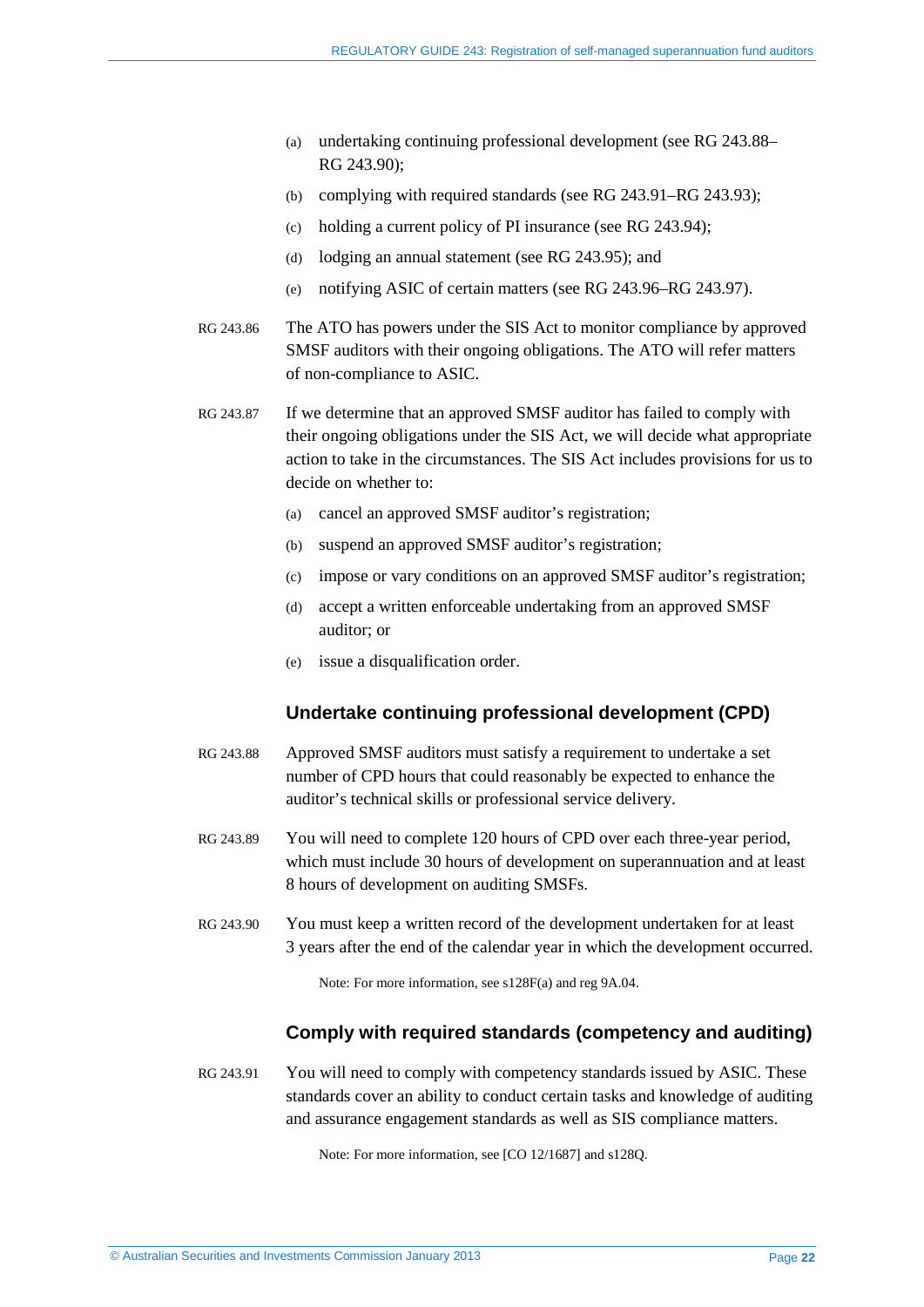- RG 243.92 For each financial year of an audited SMSF, the auditor must form an opinion and report in accordance with the requirements of the SIS Act. This includes forming an opinion on the SMSF's financial report and the SMSF's compliance with certain requirements of the SIS Act and SIS Regulations.
- <span id="page-22-0"></span>RG 243.93 In addition to the competency standards we set, you will need to comply with standards applicable to your duties as an approved SMSF auditor. These standards are:
	- (a) any relevant Australian auditing and assurance engagement standards issued by the Auditing and Assurance Standards Board, including the Australian auditing standards and the Australian Standard on Assurance Engagements ASAE 3100 *Compliance engagements*; and
	- (b) auditor independence requirements prescribed by the SIS Regulations specifically, the independence requirements included in the Accounting Professional and Ethical Standards APES 110 *Code of ethics for professional accountants*.

#### **Hold PI insurance**

<span id="page-22-1"></span>RG 243.94 Approved SMSF auditors must hold current PI insurance to reduce the risk that, in the event of claims being made against the auditor in connection with audits of SMSFs, inadequate compensation is available due to a lack of available financial resources. You must hold a current policy of PI insurance that is adequate and appropriate, as specified by the SIS Regulations: see RG [243.31–](#page-11-1)RG [243.35.](#page-12-1)

Note: For more information, see s128F(b) and reg 9A.05.

#### **Lodge an annual statement with ASIC**

<span id="page-22-2"></span>RG 243.95 You will need to lodge an annual statement with ASIC within 30 days of the annual anniversary of your registration. This requirement applies regardless of whether you are an approved SMSF auditor or a suspended SMSF auditor. If you need an extension of time to lodge the annual statement, you must make a written request to us before the due date.

#### **Notify ASIC of certain matters**

- <span id="page-22-3"></span>RG 243.96 As an approved SMSF auditor, you must give information to ASIC within 21 days after the occurrence of the following events:
	- (a) you cease to practise as an approved SMSF auditor;
	- (b) you are no longer an Australian resident;
	- (c) there are changes to any of the details about you on the Register of Approved SMSF Auditors; or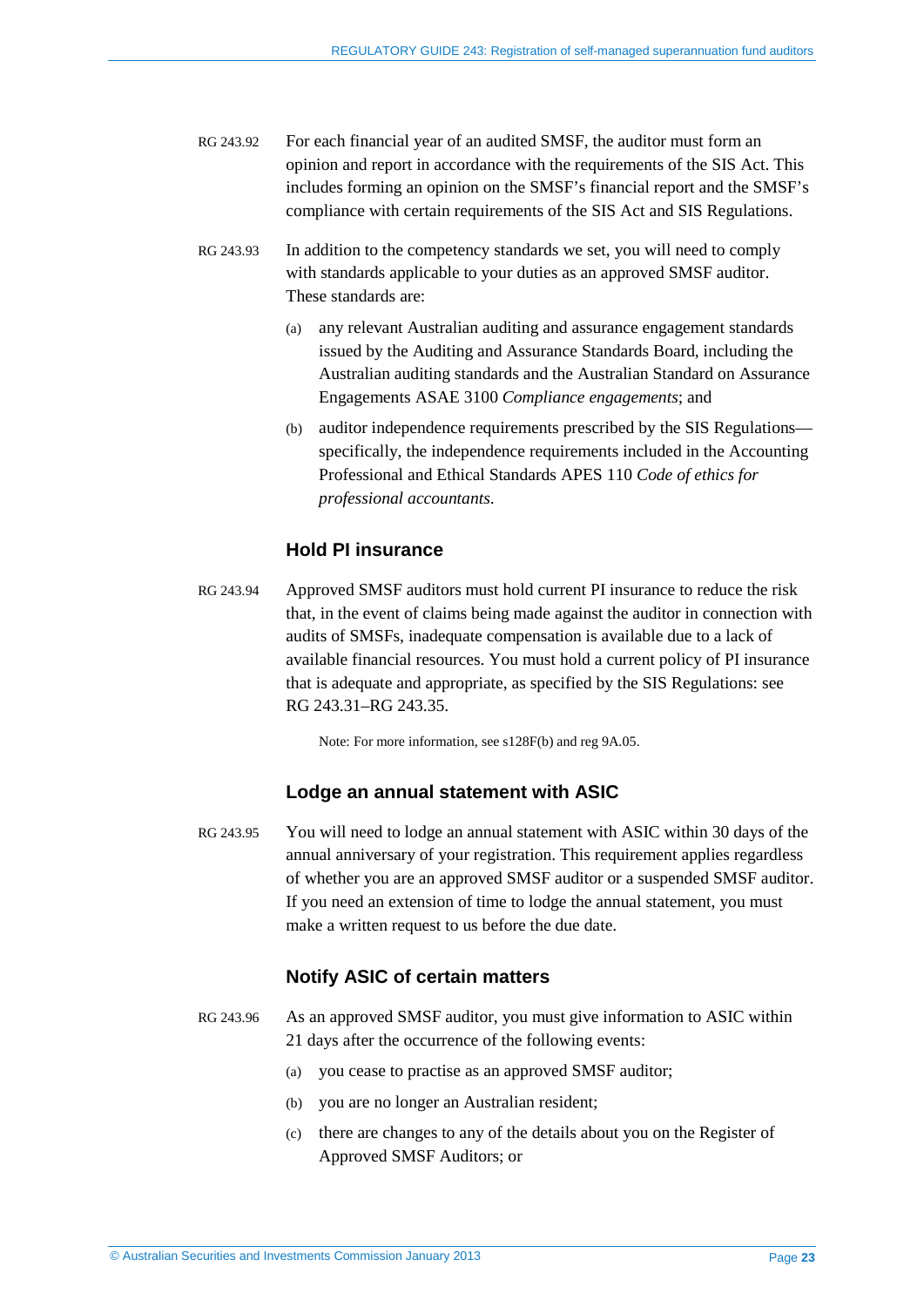#### (d) your contact details have changed.

Note: Contact details, including your phone numbers (business and private), email and residential address, are not displayed on the Register of Approved SMSF Auditors.

#### <span id="page-23-0"></span>RG 243.97 You can give this information to us using online notifications that are accessed through ASIC Connect.

Note: For more information on the notifications that may be lodged by approved SMSF auditors, see the 'Related information' section at the end of this guide.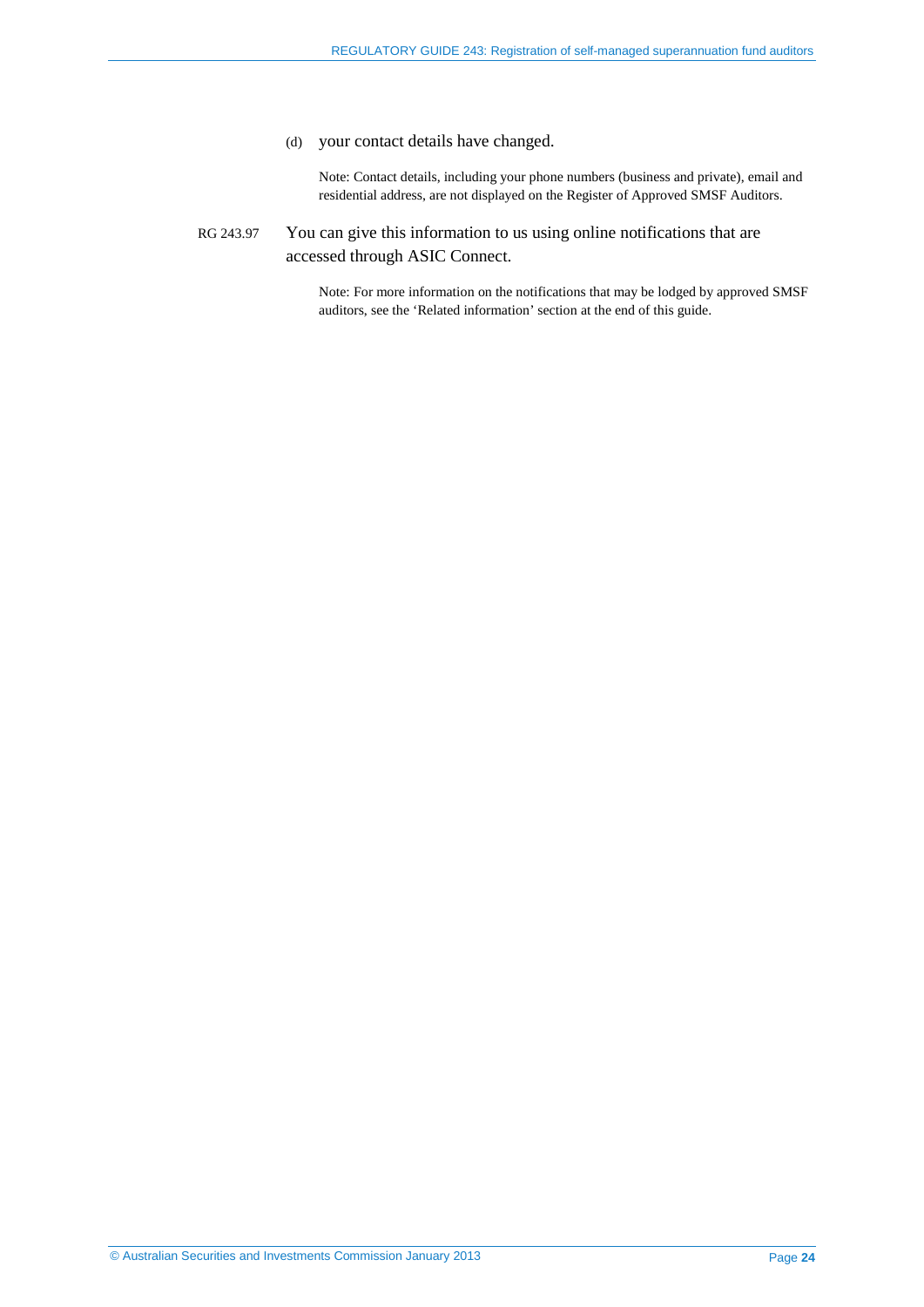### <span id="page-24-0"></span>**E Your rights of review**

#### **Key points**

A number of our decisions are reviewable decisions for the purposes of the SIS Act: see RG [243.98.](#page-24-3)

If you are dissatisfied with a decision made by ASIC, you may request a review of that decision: see RG [243.99–](#page-24-4)RG [243.102.](#page-25-0)

#### <span id="page-24-3"></span><span id="page-24-1"></span>**Types of decisions that can be reviewed under the SIS Act**

RG 243.98 A number of ASIC's decisions are reviewable decisions for the purposes of the SIS Act. These are a decision:

- (a) refusing your application for registration as an approved SMSF auditor made under s128A;
- (b) imposing or varying conditions, or additional conditions, on your registration as an approved SMSF auditor under s128D;
- (c) refusing an application to vary or revoke conditions, or impose additional conditions, imposed under s128D on your registration as an approved SMSF auditor;
- (d) cancelling your registration as an approved SMSF auditor under s128E(2);
- (e) refusing an application to waive the payment of the whole or a part of a fee under s128L(4);
- (f) making an order under s130F disqualifying you from being an approved SMSF auditor; and
- (g) refusing your application to revoke a disqualification order under s130F.

#### <span id="page-24-4"></span><span id="page-24-2"></span>**Applying for a review of a decision**

RG 243.99 Your request for review of our decision must be made in writing and given to us within 21 days after the day on which you first receive notice of our decision. When we have received your request, we will reconsider the decision. We may confirm or revoke the decision, or vary the decision, in any manner we think is appropriate.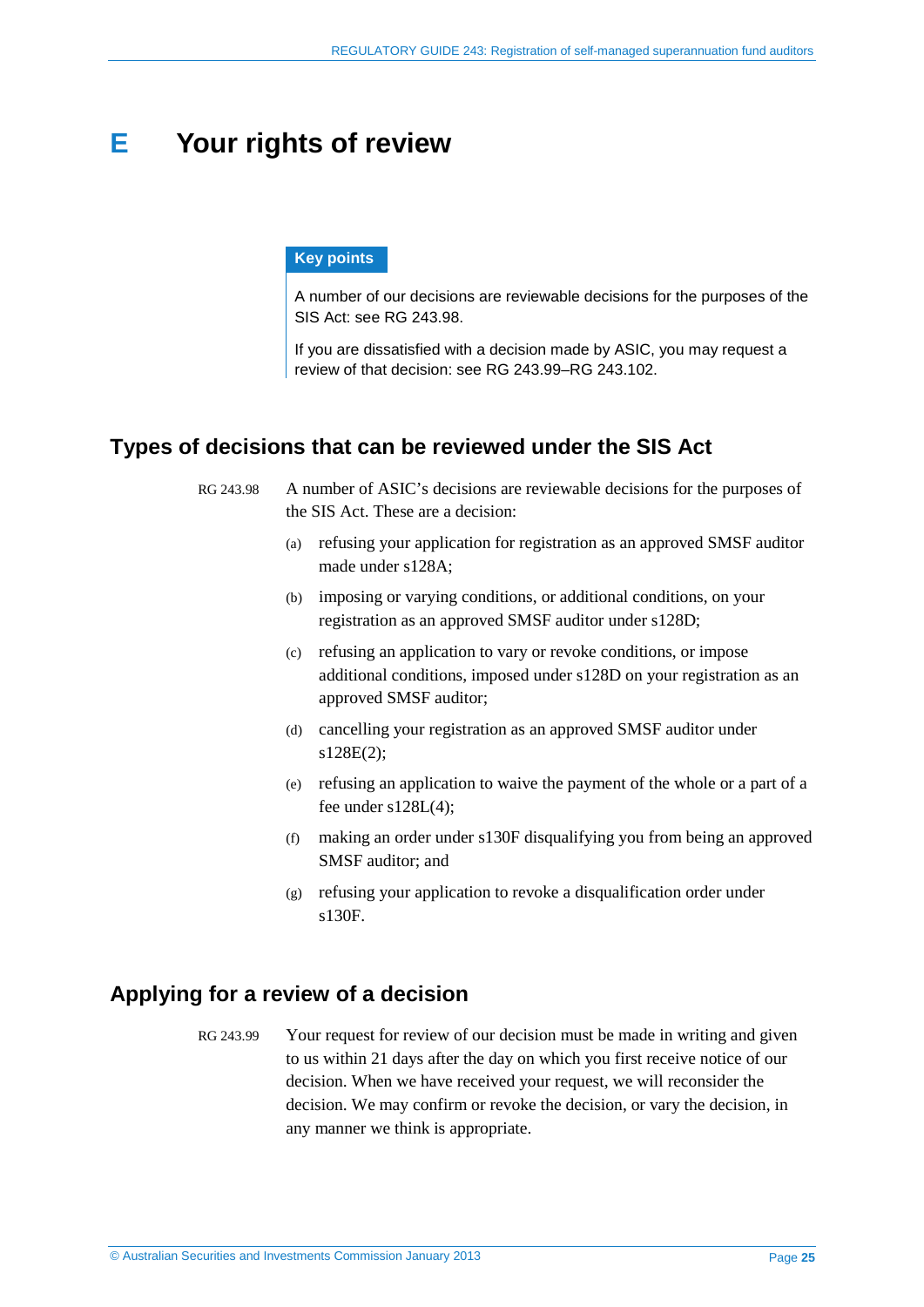- RG 243.100 If we do not confirm, revoke or vary a decision before the end of the period of 60 days *after* the day on which we received the request to reconsider the decision, we are taken, at the end of that period, to have confirmed our original decision.
- RG 243.101 However, if we confirm, revoke or vary a decision *before* the end of the period of 60 days after the day on which we received the request to reconsider the decision, we will give written notice to you or the person making the request on your behalf advising:
	- (a) the result of the reconsideration of the decision; and
	- (b) the reasons for confirming, varying or revoking the decision, as the case may be.
- <span id="page-25-0"></span>RG 243.102 If you are still dissatisfied with our decision, you may within 28 days of being informed of the decision seek a review of our decision by the Administrative Appeals Tribunal.

Note: For more information, see s344(2)–(6). Information Sheet 9 *ASIC decisions— Your rights* (INFO 9) sets out an overview of your rights connected with the decision.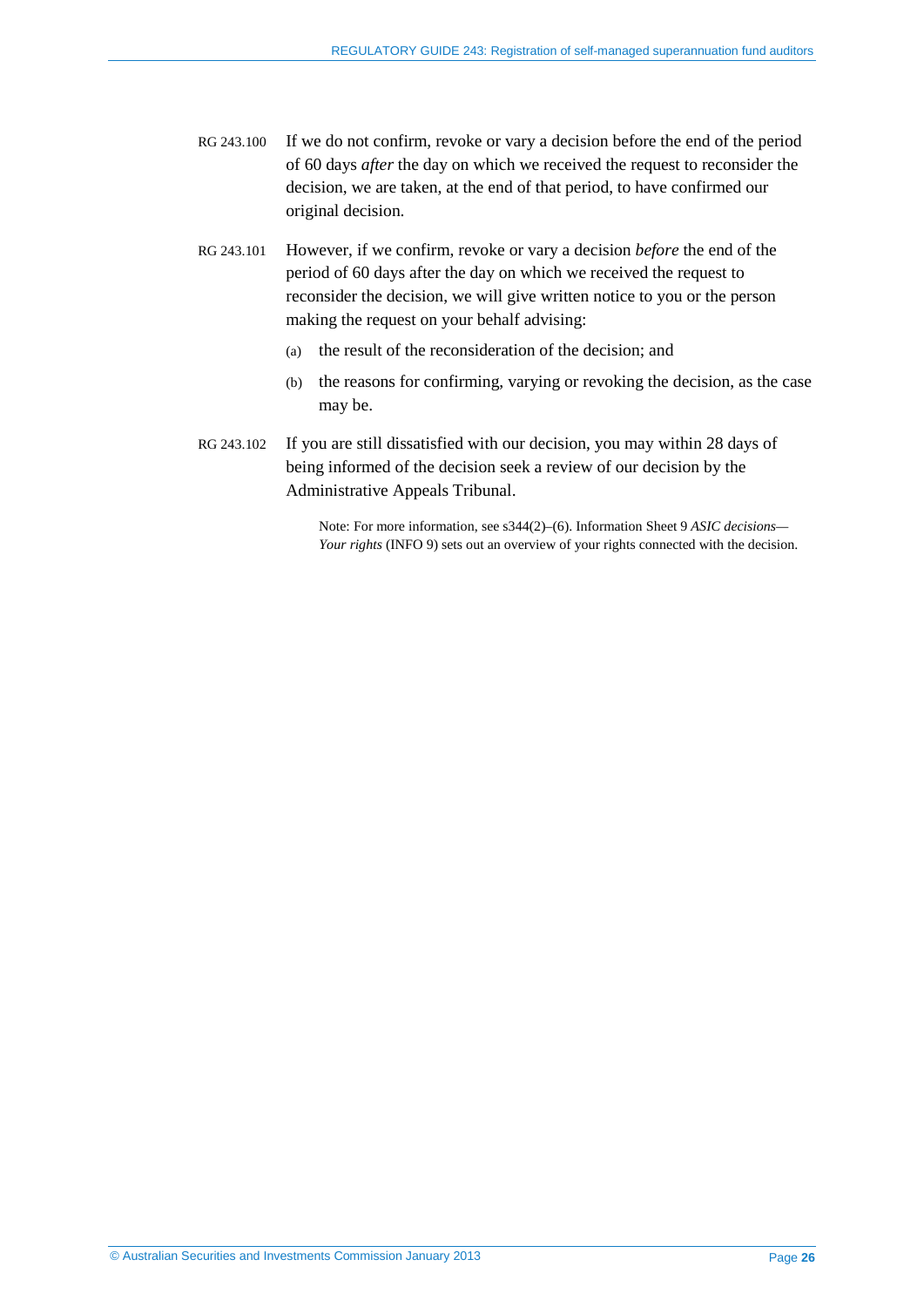# <span id="page-26-0"></span>**Key terms**

| Term                                | <b>Meaning in this document</b>                                                                                                                                                                                                                                                                                                        |
|-------------------------------------|----------------------------------------------------------------------------------------------------------------------------------------------------------------------------------------------------------------------------------------------------------------------------------------------------------------------------------------|
| approved auditor of<br><b>SMSFs</b> | Has the meaning given in s10(1) of the SIS Act before<br>31 January 2013                                                                                                                                                                                                                                                               |
| approved SMSF<br>auditor            | Has the meaning given in s10(1) of the SIS Act after<br>31 January 2013                                                                                                                                                                                                                                                                |
| ASIC                                | Australian Securities and Investments Commission                                                                                                                                                                                                                                                                                       |
| <b>ASIC Connect</b>                 | ASIC's online portal for SMSF auditor registration                                                                                                                                                                                                                                                                                     |
| ATO                                 | <b>Australian Taxation Office</b>                                                                                                                                                                                                                                                                                                      |
| Australian resident                 | Has the meaning given in s10(1) of the SIS Act                                                                                                                                                                                                                                                                                         |
| automatic<br>reinstatement          | If the limit of indemnity (amount of cover) is depleted<br>(reduced) by a claim or series of claims that equal the<br>limit of indemnity under the policy, the limit of indemnity is<br>automatically reinstated.                                                                                                                      |
|                                     | Depending on the number of reinstatements provided by<br>the policy, this clause can provide indemnity for multiple<br>claims during the year if the total of these claims exceeds<br>the policy limit of indemnity. It is important to note that no<br>one claim payment by the insurer will exceed the policy<br>limit of indemnity. |
|                                     | For example, if an insured entity purchases a policy with<br>a \$250,000 limit of indemnity, and the policy contains one<br>automatic reinstatement, the policy provides cover for<br>claims aggregating up to \$500,000 during the period of<br>insurance, subject to any one claim being no greater than<br>\$250,000                |
| competency<br>examination           | A competency examination, in accordance with s128C,<br>conducted by or on behalf of ASIC                                                                                                                                                                                                                                               |
| competency standard                 | An auditing competency standard established by ASIC<br>under s128Q of the SIS Act                                                                                                                                                                                                                                                      |
| <b>Corporations Act</b>             | Corporations Act 2001, including regulations made for the<br>purposes of that Act                                                                                                                                                                                                                                                      |
| Corporations<br>Regulations         | <b>Corporations Regulations 2001</b>                                                                                                                                                                                                                                                                                                   |
| costs-in-addition<br>cover          | Provides for payment of legal and other defence costs in<br>addition to the nominated level of cover in a PI policy                                                                                                                                                                                                                    |
| deductible excess                   | The first part of a loss, which is borne by the insured. The<br>insured is responsible for the loss up to the deductible<br>amount and the insurer pays the remainder of the loss,<br>up to the policy limit                                                                                                                           |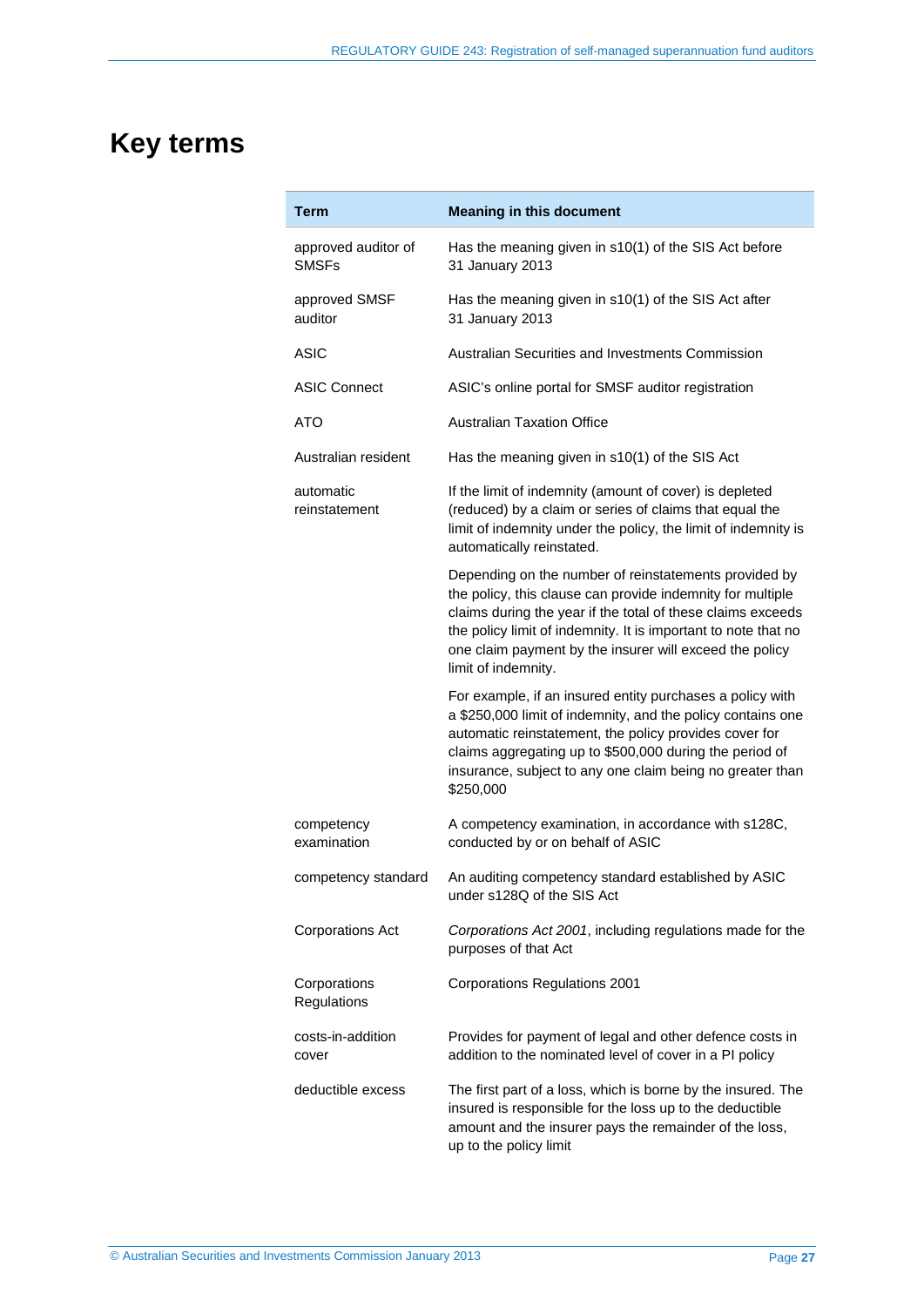| Term                                         | <b>Meaning in this document</b>                                                                                                                                                                                                                                                                                                                                                                                                          |
|----------------------------------------------|------------------------------------------------------------------------------------------------------------------------------------------------------------------------------------------------------------------------------------------------------------------------------------------------------------------------------------------------------------------------------------------------------------------------------------------|
| exclusions                                   | A provision of an insurance policy that precludes<br>coverage in particular circumstances                                                                                                                                                                                                                                                                                                                                                |
| limitation of liability<br>scheme            | A scheme limiting the civil liability of members of the<br>applicable professional association approved under the<br>Civil Law (Wrongs) Act 2002 (ACT), the Professional<br>Standards Act 1994 (NSW), the Professional Standards<br>Act 2004 (NT), the Professional Standards Act 2004<br>(Qld), the Professional Standards Act 2004 (SA), the<br>Professional Standards Act 2003 (Vic.) and the<br>Professional Standards Act 1997 (WA) |
| minimum<br>requirements                      | The amount and terms of cover that ASIC requires to be<br>included in the insurance coverage of a registered agent,<br>as specified by ASIC from time to time                                                                                                                                                                                                                                                                            |
| PI insurance                                 | Professional indemnity insurance                                                                                                                                                                                                                                                                                                                                                                                                         |
| reg 9A.01 (for<br>example)                   | A regulation of the SIS Regulations (in this example<br>numbered 9A.01), unless otherwise specified                                                                                                                                                                                                                                                                                                                                      |
| Register of Approved<br><b>SMSF Auditors</b> | The register of approved SMSF auditors established and<br>maintained under s128J of the SIS Act                                                                                                                                                                                                                                                                                                                                          |
| Register of<br>Disqualified SMSF<br>Auditors | The register of disqualified SMSF auditors established<br>and maintained under s128K of the SIS Act                                                                                                                                                                                                                                                                                                                                      |
| s128 (for example)                           | A section of the SIS Act (in this example numbered 128),<br>unless otherwise specified                                                                                                                                                                                                                                                                                                                                                   |
| SAN                                          | SMSF auditor number                                                                                                                                                                                                                                                                                                                                                                                                                      |
| SIS Act                                      | Superannuation Industry (Supervision) Act 1993                                                                                                                                                                                                                                                                                                                                                                                           |
| <b>SIS Regulations</b>                       | Superannuation Industry (Supervision) Regulations 1994                                                                                                                                                                                                                                                                                                                                                                                   |
| <b>SMSF</b>                                  | Self-managed superannuation fund                                                                                                                                                                                                                                                                                                                                                                                                         |
| <b>SPAA</b>                                  | <b>SMSF Professionals' Association of Australia</b>                                                                                                                                                                                                                                                                                                                                                                                      |
| Superannuation<br>Amendment<br>Regulations   | Superannuation Industry (Supervision) Amendment<br>Regulations 2012                                                                                                                                                                                                                                                                                                                                                                      |
| <b>Superannuation Laws</b><br>Amendment Act  | Superannuation Laws Amendment (Capital Gains Tax<br>Relief and Other Efficiency Measures) Act 2012                                                                                                                                                                                                                                                                                                                                       |
| suspended SMSF<br>auditor                    | Has the meaning given by s10(1) of the SIS Act                                                                                                                                                                                                                                                                                                                                                                                           |
| transitional<br>arrangements                 | The transitional arrangements that will apply for existing<br>approved auditors of SMSFs between 31 January and<br>30 June 2013                                                                                                                                                                                                                                                                                                          |